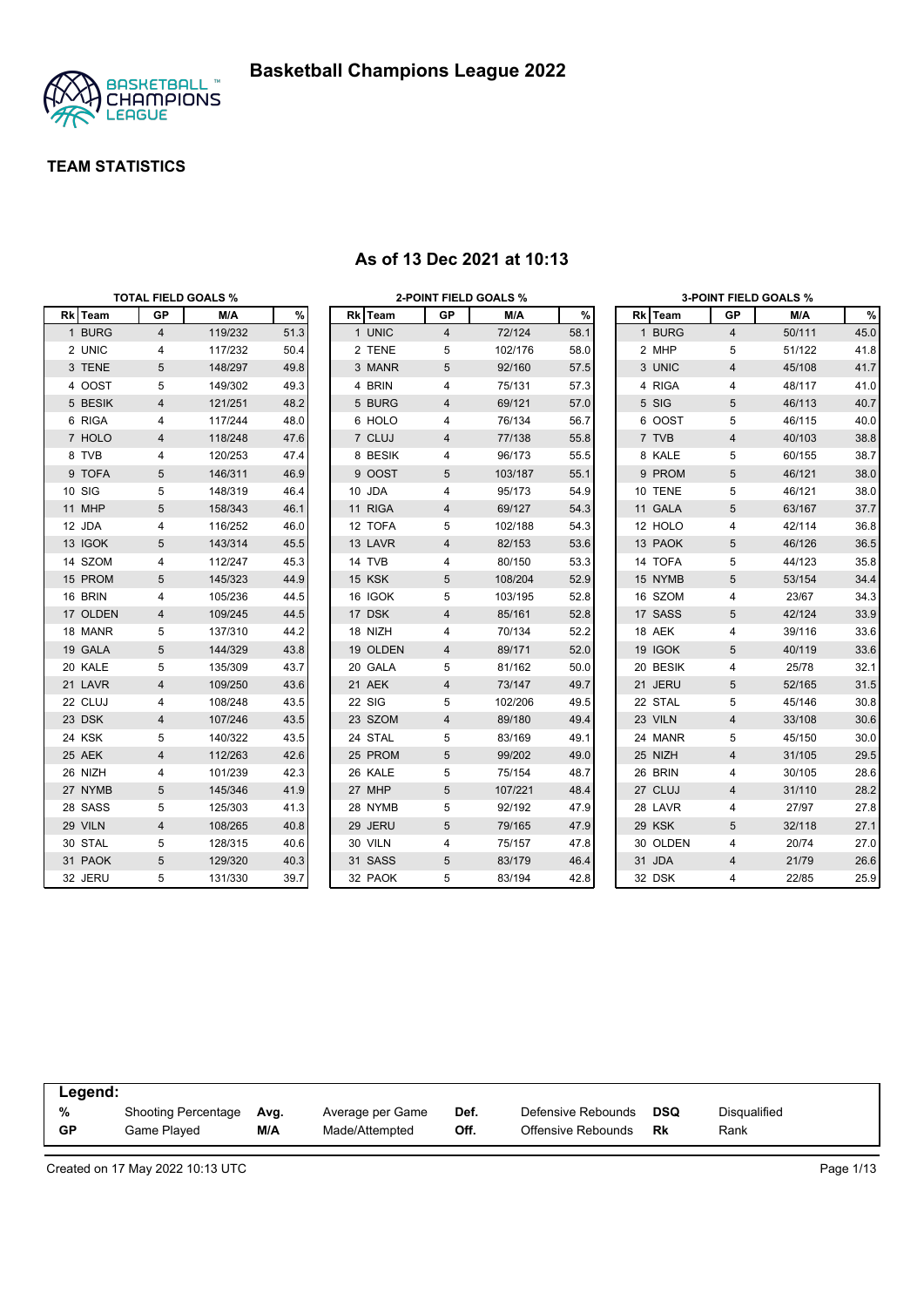

|          | <b>FREE THROWS %</b> |        |      |          | <b>POINTS FOR</b>       |              |      |          | <b>POINTS AGAINST</b>   |       |      |
|----------|----------------------|--------|------|----------|-------------------------|--------------|------|----------|-------------------------|-------|------|
| Rk Team  | <b>GP</b>            | M/A    | $\%$ | Rk Team  | <b>GP</b>               | <b>Total</b> | Avg. | Rk Team  | GP                      | Total | Avg. |
| 1 GALA   | 5                    | 82/96  | 85.4 | 1 MHP    | 5                       | 434          | 86.8 | 1 UNIC   | $\overline{4}$          | 264   | 66.0 |
| 2 NYMB   | 5                    | 52/63  | 82.5 | 2 GALA   | 5                       | 433          | 86.6 | 2 MANR   | 5                       | 355   | 71.0 |
| 3 VILN   | 4                    | 71/87  | 81.6 | 3 HOLO   | 4                       | 346          | 86.5 | 3 JDA    | $\overline{4}$          | 291   | 72.8 |
| 4 MHP    | 5                    | 67/84  | 79.8 | 4 OOST   | 5                       | 424          | 84.8 | 4 VILN   | 4                       | 296   | 74.0 |
| 5 DSK    | 4                    | 65/82  | 79.3 | 5 TVB    | $\overline{4}$          | 331          | 82.8 | 5 PROM   | 5                       | 374   | 74.8 |
| 6 TVB    | 4                    | 51/65  | 78.5 | 6 TOFA   | 5                       | 413          | 82.6 | 6 SZOM   | 4                       | 300   | 75.0 |
| 7 STAL   | $\overline{5}$       | 79/102 | 77.5 | 7 RIGA   | $\overline{4}$          | 330          | 82.5 | 7 JERU   | 5                       | 376   | 75.2 |
| 8 NIZH   | 4                    | 64/83  | 77.1 | 8 BURG   | 4                       | 328          | 82.0 | 8 DSK    | 4                       | 303   | 75.8 |
| 9 LAVR   | 4                    | 47/61  | 77.0 | 9 MANR   | 5                       | 402          | 80.4 | 9 TVB    | $\overline{4}$          | 303   | 75.8 |
| 10 PROM  | 5                    | 52/68  | 76.5 | 10 SIG   | 5                       | 400          | 80.0 | 10 MHP   | 5                       | 379   | 75.8 |
| 11 OLDEN | 4                    | 71/93  | 76.3 | 11 VILN  | $\overline{\mathbf{4}}$ | 320          | 80.0 | 11 PAOK  | 5                       | 384   | 76.8 |
| 12 TOFA  | 5                    | 77/101 | 76.2 | 12 AEK   | 4                       | 319          | 79.8 | 12 LAVR  | 4                       | 309   | 77.3 |
| 13 MANR  | 5                    | 83/109 | 76.1 | 13 NYMB  | 5                       | 395          | 79.0 | 13 TENE  | 5                       | 387   | 77.4 |
| 14 HOLO  | 4                    | 68/91  | 74.7 | 14 CLUJ  | 4                       | 316          | 79.0 | 14 CLUJ  | $\overline{4}$          | 310   | 77.5 |
| 15 OOST  | 5                    | 80/108 | 74.1 | 15 UNIC  | 4                       | 316          | 79.0 | 15 IGOK  | 5                       | 390   | 78.0 |
| 16 UNIC  | 4                    | 37/50  | 74.0 | 16 TENE  | 5                       | 392          | 78.4 | 16 TOFA  | 5                       | 391   | 78.2 |
| 17 RIGA  | $\overline{4}$       | 48/65  | 73.8 | 17 KALE  | 5                       | 391          | 78.2 | 17 BURG  | $\overline{4}$          | 313   | 78.3 |
| 18 AEK   | 4                    | 56/76  | 73.7 | 18 PROM  | 5                       | 388          | 77.6 | 18 SIG   | 5                       | 397   | 79.4 |
| 19 SIG   | 5                    | 58/79  | 73.4 | 19 OLDEN | 4                       | 309          | 77.3 | 19 STAL  | 5                       | 397   | 79.4 |
| 20 BESIK | 4                    | 41/56  | 73.2 | 20 IGOK  | 5                       | 385          | 77.0 | 20 BRIN  | 4                       | 319   | 79.8 |
| 21 BURG  | $\overline{4}$       | 40/55  | 72.7 | 21 JERU  | 5                       | 385          | 77.0 | 21 GALA  | 5                       | 400   | 80.0 |
| 22 KALE  | 5                    | 61/84  | 72.6 | 22 BESIK | 4                       | 308          | 77.0 | 22 HOLO  | 4                       | 321   | 80.3 |
| 23 SASS  | $\sqrt{5}$           | 66/91  | 72.5 | 23 STAL  | 5                       | 380          | 76.0 | 23 BESIK | $\overline{\mathbf{4}}$ | 324   | 81.0 |
| 24 KSK   | 5                    | 55/77  | 71.4 | 24 SZOM  | 4                       | 304          | 76.0 | 24 KSK   | 5                       | 406   | 81.2 |
| 25 PAOK  | $5\phantom{.0}$      | 74/105 | 70.5 | 25 PAOK  | 5                       | 378          | 75.6 | 25 NIZH  | $\overline{4}$          | 325   | 81.3 |
| 26 JDA   | 4                    | 31/44  | 70.5 | 26 DSK   | 4                       | 301          | 75.3 | 26 OOST  | 5                       | 409   | 81.8 |
| 27 SZOM  | $\overline{4}$       | 57/82  | 69.5 | 27 NIZH  | $\overline{4}$          | 297          | 74.3 | 27 OLDEN | $\overline{4}$          | 332   | 83.0 |
| 28 CLUJ  | 4                    | 69/104 | 66.3 | 28 KSK   | 5                       | 367          | 73.4 | 28 NYMB  | 5                       | 417   | 83.4 |
| 29 BRIN  | 4                    | 50/76  | 65.8 | 29 LAVR  | $\overline{4}$          | 292          | 73.0 | 29 RIGA  | $\overline{4}$          | 335   | 83.8 |
| 30 JERU  | 5                    | 71/109 | 65.1 | 30 BRIN  | 4                       | 290          | 72.5 | 30 KALE  | 5                       | 431   | 86.2 |
| 31 IGOK  | 5                    | 59/93  | 63.4 | 31 SASS  | 5                       | 358          | 71.6 | 31 SASS  | 5                       | 432   | 86.4 |
| 32 TENE  | 5                    | 50/81  | 61.7 | 32 JDA   | 4                       | 284          | 71.0 | 32 AEK   | 4                       | 346   | 86.5 |

| Legend:   |                            |      |                  |      |                    |     |                     |  |
|-----------|----------------------------|------|------------------|------|--------------------|-----|---------------------|--|
| %         | <b>Shooting Percentage</b> | Ava. | Average per Game | Def. | Defensive Rebounds | DSQ | <b>Disqualified</b> |  |
| <b>GP</b> | Game Plaved                | M/A  | Made/Attempted   | Off. | Offensive Rebounds | Rk  | Rank                |  |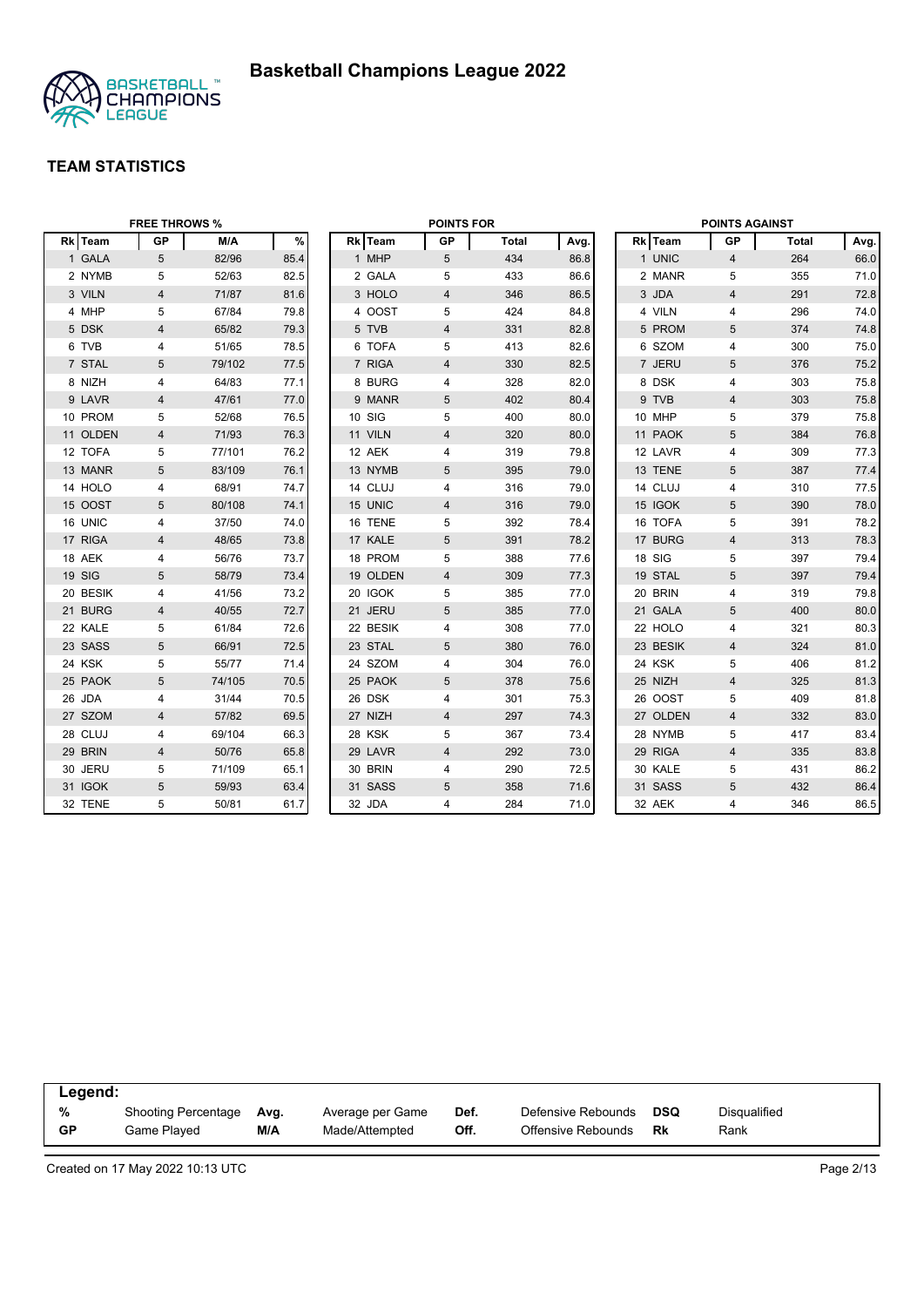

|          |           | <b>REBOUNDS</b> |      |              |      |          | <b>ASSISTS</b> |              |      |         |          | <b>FOULS</b>   |              |      |
|----------|-----------|-----------------|------|--------------|------|----------|----------------|--------------|------|---------|----------|----------------|--------------|------|
| Rk Team  | <b>GP</b> | Off.            | Def. | <b>Total</b> | Avg. | Rk Team  | <b>GP</b>      | <b>Total</b> | Avg. | Rk Team |          | <b>GP</b>      | <b>Total</b> | Avg. |
| 1 IGOK   | 5         | 72              | 147  | 219          | 43.8 | 1 RIGA   | 4              | 90           | 22.5 | 1 HOLO  |          | $\overline{4}$ | 100          | 25.0 |
| 2 JERU   | 5         | 66              | 140  | 206          | 41.2 | 2 BURG   | 4              | 87           | 21.8 | 2 JERU  |          | 5              | 108          | 21.6 |
| 3 STAL   | 5         | 55              | 145  | 200          | 40.0 | 3 OOST   | 5              | 108          | 21.6 | 3 OOST  |          | 5              | 108          | 21.6 |
| 4 MANR   | 5         | 54              | 145  | 199          | 39.8 | 4 TVB    | 4              | 84           | 21.0 | 4 NYMB  |          | 5              | 107          | 21.4 |
| 5 SZOM   | 4         | 54              | 105  | 159          | 39.8 | 5 HOLO   | 4              | 82           | 20.5 | 5 DSK   |          | 4              | 85           | 21.3 |
| 6 CLUJ   | 4         | 52              | 106  | 158          | 39.5 | 6 UNIC   | 4              | 82           | 20.5 | 6 RIGA  |          | 4              | 85           | 21.3 |
| 7 MHP    | 5         | 75              | 122  | 197          | 39.4 | 7 MANR   | 5              | 100          | 20.0 | 7 KSK   |          | 5              | 105          | 21.0 |
| 8 PROM   | 5         | 56              | 140  | 196          | 39.2 | 8 BRIN   | 4              | 77           | 19.3 |         | 8 BESIK  | 4              | 84           | 21.0 |
| 9 NYMB   | 5         | 53              | 134  | 187          | 37.4 | 9 CLUJ   | 4              | 77           | 19.3 | 9 NIZH  |          | $\overline{4}$ | 83           | 20.8 |
| 10 TVB   | 4         | 43              | 106  | 149          | 37.3 | 10 SIG   | 5              | 96           | 19.2 | 10 TOFA |          | 5              | 102          | 20.4 |
| 11 GALA  | 5         | 56              | 129  | 185          | 37.0 | 11 IGOK  | 5              | 94           | 18.8 | 11 BRIN |          | $\overline{4}$ | 81           | 20.3 |
| 12 DSK   | 4         | 52              | 96   | 148          | 37.0 | 12 GALA  | 5              | 90           | 18.0 | 12 BURG |          | 4              | 81           | 20.3 |
| 13 PAOK  | 5         | 52              | 132  | 184          | 36.8 | 13 TOFA  | 5              | 89           | 17.8 | 13 CLUJ |          | $\overline{4}$ | 81           | 20.3 |
| 14 TENE  | 5         | 48              | 136  | 184          | 36.8 | 14 SZOM  | 4              | 71           | 17.8 |         | 14 OLDEN | 4              | 81           | 20.3 |
| 15 SIG   | 5         | 62              | 117  | 179          | 35.8 | 15 TENE  | 5              | 88           | 17.6 | 15 TVB  |          | 4              | 81           | 20.3 |
| 16 NIZH  | 4         | 49              | 94   | 143          | 35.8 | 16 BESIK | 4              | 70           | 17.5 | 16 VILN |          | 4              | 81           | 20.3 |
| 17 OOST  | 5         | 47              | 130  | 177          | 35.4 | 17 JDA   | 4              | 70           | 17.5 | 17 KALE |          | 5              | 101          | 20.2 |
| 18 KSK   | 5         | 65              | 110  | 175          | 35.0 | 18 NIZH  | 4              | 70           | 17.5 | 18 MANR |          | 5              | 100          | 20.0 |
| 19 VILN  | 4         | 50              | 90   | 140          | 35.0 | 19 KALE  | 5              | 86           | 17.2 | 19 PAOK |          | 5              | 99           | 19.8 |
| 20 BESIK | 4         | 33              | 106  | 139          | 34.8 | 20 PAOK  | 5              | 86           | 17.2 | 20 SZOM |          | 4              | 79           | 19.8 |
| 21 JDA   | 4         | 41              | 97   | 138          | 34.5 | 21 SASS  | 5              | 85           | 17.0 | 21 SASS |          | 5              | 97           | 19.4 |
| 22 BURG  | 4         | 38              | 99   | 137          | 34.3 | 22 PROM  | 5              | 84           | 16.8 | 22 AEK  |          | 4              | 77           | 19.3 |
| 23 HOLO  | 4         | 32              | 105  | 137          | 34.3 | 23 VILN  | 4              | 66           | 16.5 | 23 PROM |          | 5              | 96           | 19.2 |
| 24 RIGA  | 4         | 40              | 96   | 136          | 34.0 | 24 OLDEN | 4              | 65           | 16.3 | 24 STAL |          | 5              | 96           | 19.2 |
| 25 TOFA  | 5         | 56              | 111  | 167          | 33.4 | 25 NYMB  | 5              | 81           | 16.2 | 25 MHP  |          | 5              | 95           | 19.0 |
| 26 BRIN  | 4         | 27              | 106  | 133          | 33.3 | 26 JERU  | 5              | 79           | 15.8 | 26 TENE |          | 5              | 95           | 19.0 |
| 27 KALE  | 5         | 44              | 122  | 166          | 33.2 | 27 STAL  | 5              | 78           | 15.6 | 27 LAVR |          | $\overline{4}$ | 75           | 18.8 |
| 28 UNIC  | 4         | 32              | 100  | 132          | 33.0 | 28 MHP   | 5              | 74           | 14.8 | 28 JDA  |          | 4              | 74           | 18.5 |
| 29 LAVR  | 4         | 35              | 94   | 129          | 32.3 | 29 KSK   | 5              | 72           | 14.4 | 29 GALA |          | 5              | 90           | 18.0 |
| 30 OLDEN | 4         | 41              | 86   | 127          | 31.8 | 30 AEK   | 4              | 56           | 14.0 | 30 IGOK |          | 5              | 89           | 17.8 |
| 31 AEK   | 4         | 41              | 81   | 122          | 30.5 | 31 DSK   | 4              | 56           | 14.0 | 31 SIG  |          | 5              | 88           | 17.6 |
| 32 SASS  | 5         | 47              | 96   | 143          | 28.6 | 32 LAVR  | 4              | 50           | 12.5 | 32 UNIC |          | 4              | 66           | 16.5 |

| Legend:   |                            |      |                  |      |                    |     |              |  |
|-----------|----------------------------|------|------------------|------|--------------------|-----|--------------|--|
| %         | <b>Shooting Percentage</b> | Avg. | Average per Game | Def. | Defensive Rebounds | DSQ | Disqualified |  |
| <b>GP</b> | Game Played                | M/A  | Made/Attempted   | Off. | Offensive Rebounds | Rk  | Rank         |  |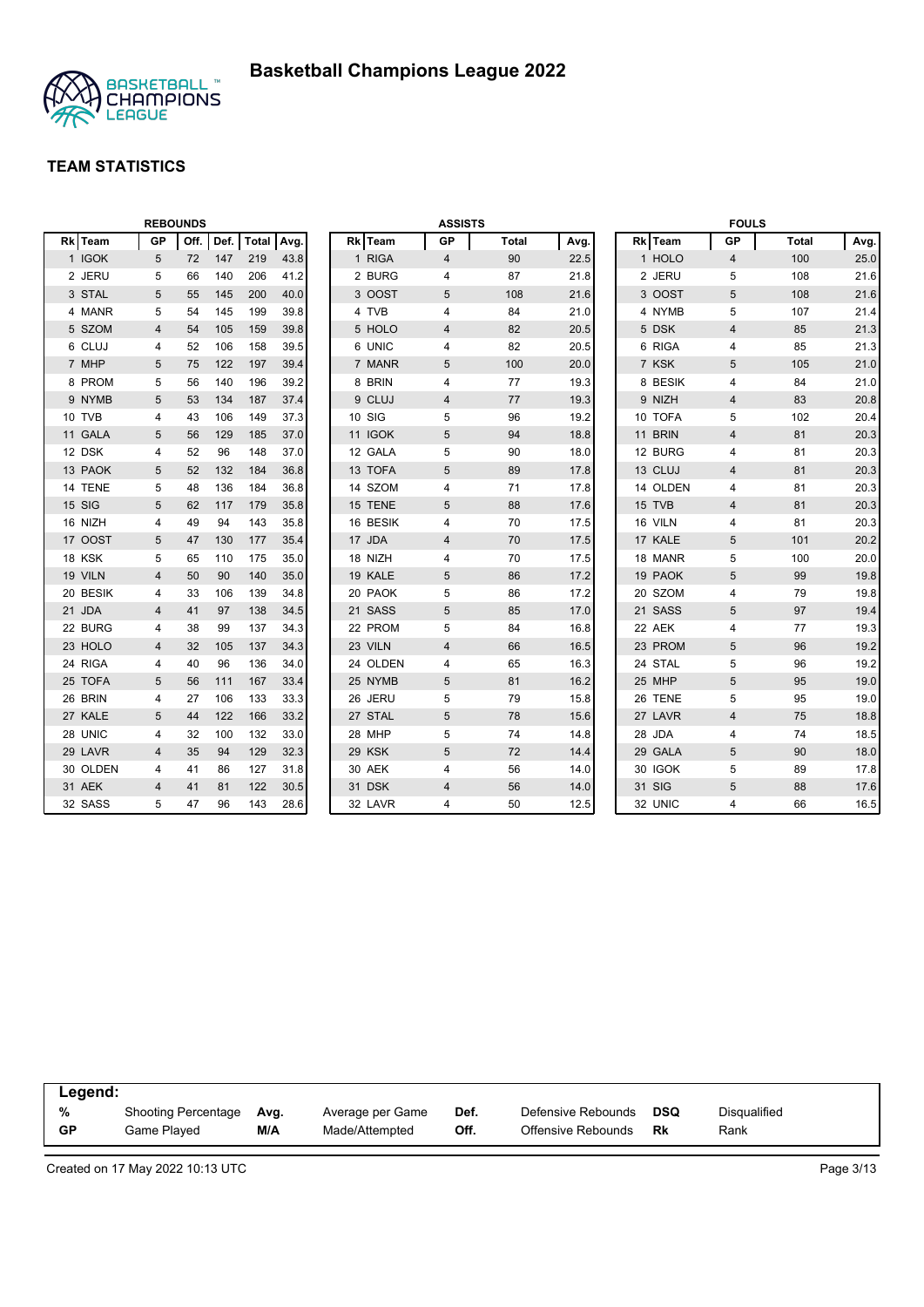

|          | <b>TURNOVERS</b> |              |      |         | <b>STEALS</b>  |              |      |          | <b>BLOCKED SHOTS</b> |                |      |
|----------|------------------|--------------|------|---------|----------------|--------------|------|----------|----------------------|----------------|------|
| Rk Team  | <b>GP</b>        | <b>Total</b> | Avg. | Rk Team | GP             | <b>Total</b> | Avg. | Rk Team  | GP                   | Total          | Avg. |
| 1 DSK    | $\overline{4}$   | 74           | 18.5 | 1 DSK   | $\overline{4}$ | 44           | 11.0 | 1 KSK    | 5                    | 27             | 5.4  |
| 2 BURG   | 4                | 67           | 16.8 | 2 JDA   | 4              | 35           | 8.8  | 2 BESIK  | 4                    | 19             | 4.8  |
| 3 CLUJ   | $\overline{4}$   | 67           | 16.8 | 3 LAVR  | $\overline{4}$ | 35           | 8.8  | 3 CLUJ   | $\overline{4}$       | 18             | 4.5  |
| 4 STAL   | 5                | 82           | 16.4 | 4 CLUJ  | 4              | 32           | 8.0  | 4 MHP    | 5                    | 22             | 4.4  |
| 5 RIGA   | 4                | 65           | 16.3 | 5 OLDEN | 4              | 32           | 8.0  | 5 TVB    | 4                    | 17             | 4.3  |
| 6 IGOK   | 5                | 79           | 15.8 | 6 GALA  | 5              | 38           | 7.6  | 6 TENE   | 5                    | 19             | 3.8  |
| 7 BRIN   | 4                | 63           | 15.8 | 7 SASS  | 5              | 38           | 7.6  | 7 SASS   | 5                    | 18             | 3.6  |
| 8 SASS   | 5                | 78           | 15.6 | 8 BESIK | 4              | 30           | 7.5  | 8 SZOM   | $\overline{4}$       | 13             | 3.3  |
| 9 BESIK  | 4                | 62           | 15.5 | 9 BRIN  | 4              | 30           | 7.5  | 9 JERU   | 5                    | 16             | 3.2  |
| 10 NIZH  | 4                | 62           | 15.5 | 10 VILN | 4              | 30           | 7.5  | 10 OOST  | 5                    | 16             | 3.2  |
| 11 UNIC  | 4                | 62           | 15.5 | 11 TOFA | 5              | 37           | 7.4  | 11 PAOK  | 5                    | 16             | 3.2  |
| 12 TENE  | 5                | 75           | 15.0 | 12 JERU | 5              | 35           | 7.0  | 12 MANR  | 5                    | 15             | 3.0  |
| 13 PROM  | 5                | 73           | 14.6 | 13 HOLO | $\overline{4}$ | 28           | 7.0  | 13 RIGA  | $\overline{4}$       | 12             | 3.0  |
| 14 HOLO  | 4                | 57           | 14.3 | 14 SZOM | 4              | 28           | 7.0  | 14 IGOK  | 5                    | 14             | 2.8  |
| 15 MANR  | 5                | 70           | 14.0 | 15 UNIC | 4              | 28           | 7.0  | 15 UNIC  | $\overline{4}$       | 11             | 2.8  |
| 16 KALE  | 5                | 69           | 13.8 | 16 MHP  | 5              | 34           | 6.8  | 16 STAL  | 5                    | 13             | 2.6  |
| 17 KSK   | 5                | 67           | 13.4 | 17 SIG  | 5              | 34           | 6.8  | 17 BURG  | $\overline{4}$       | 10             | 2.5  |
| 18 OOST  | 5                | 67           | 13.4 | 18 AEK  | 4              | 27           | 6.8  | 18 HOLO  | 4                    | 9              | 2.3  |
| 19 SIG   | 5                | 67           | 13.4 | 19 STAL | 5              | 33           | 6.6  | 19 JDA   | $\overline{4}$       | 9              | 2.3  |
| 20 SZOM  | 4                | 53           | 13.3 | 20 RIGA | 4              | 26           | 6.5  | 20 LAVR  | 4                    | 9              | 2.3  |
| 21 JERU  | 5                | 66           | 13.2 | 21 KSK  | 5              | 32           | 6.4  | 21 OLDEN | $\overline{4}$       | 9              | 2.3  |
| 22 JDA   | 4                | 52           | 13.0 | 22 MANR | 5              | 32           | 6.4  | 22 GALA  | 5                    | 11             | 2.2  |
| 23 TVB   | $\overline{4}$   | 52           | 13.0 | 23 TVB  | $\overline{4}$ | 25           | 6.3  | 23 KALE  | 5                    | 10             | 2.0  |
| 24 VILN  | 4                | 48           | 12.0 | 24 NYMB | 5              | 30           | 6.0  | 24 TOFA  | 5                    | 9              | 1.8  |
| 25 LAVR  | 4                | 47           | 11.8 | 25 PROM | 5              | 29           | 5.8  | 25 AEK   | $\overline{4}$       | $\overline{7}$ | 1.8  |
| 26 OLDEN | 4                | 47           | 11.8 | 26 PAOK | 5              | 27           | 5.4  | 26 DSK   | $\overline{4}$       | $\overline{7}$ | 1.8  |
| 27 TOFA  | 5                | 58           | 11.6 | 27 TENE | 5              | 27           | 5.4  | 27 NIZH  | $\overline{4}$       | $\overline{7}$ | 1.8  |
| 28 MHP   | 5                | 57           | 11.4 | 28 BURG | 4              | 21           | 5.3  | 28 VILN  | $\overline{4}$       | $\overline{7}$ | 1.8  |
| 29 NYMB  | 5                | 56           | 11.2 | 29 IGOK | 5              | 25           | 5.0  | 29 BRIN  | $\overline{4}$       | 6              | 1.5  |
| 30 AEK   | 4                | 41           | 10.3 | 30 NIZH | 4              | 17           | 4.3  | 30 PROM  | 5                    | $\overline{7}$ | 1.4  |
| 31 PAOK  | 5                | 51           | 10.2 | 31 KALE | 5              | 20           | 4.0  | 31 SIG   | $\overline{5}$       | $6\phantom{1}$ | 1.2  |
| 32 GALA  | 5                | 50           | 10.0 | 32 OOST | 5              | 19           | 3.8  | 32 NYMB  | 5                    | $\overline{2}$ | 0.4  |

| Legend:   |                     |      |                  |      |                    |     |                     |  |
|-----------|---------------------|------|------------------|------|--------------------|-----|---------------------|--|
| %         | Shooting Percentage | Avg. | Average per Game | Def. | Defensive Rebounds | DSQ | <b>Disqualified</b> |  |
| <b>GP</b> | Game Played         | M/A  | Made/Attempted   | Off. | Offensive Rebounds | Rk  | Rank                |  |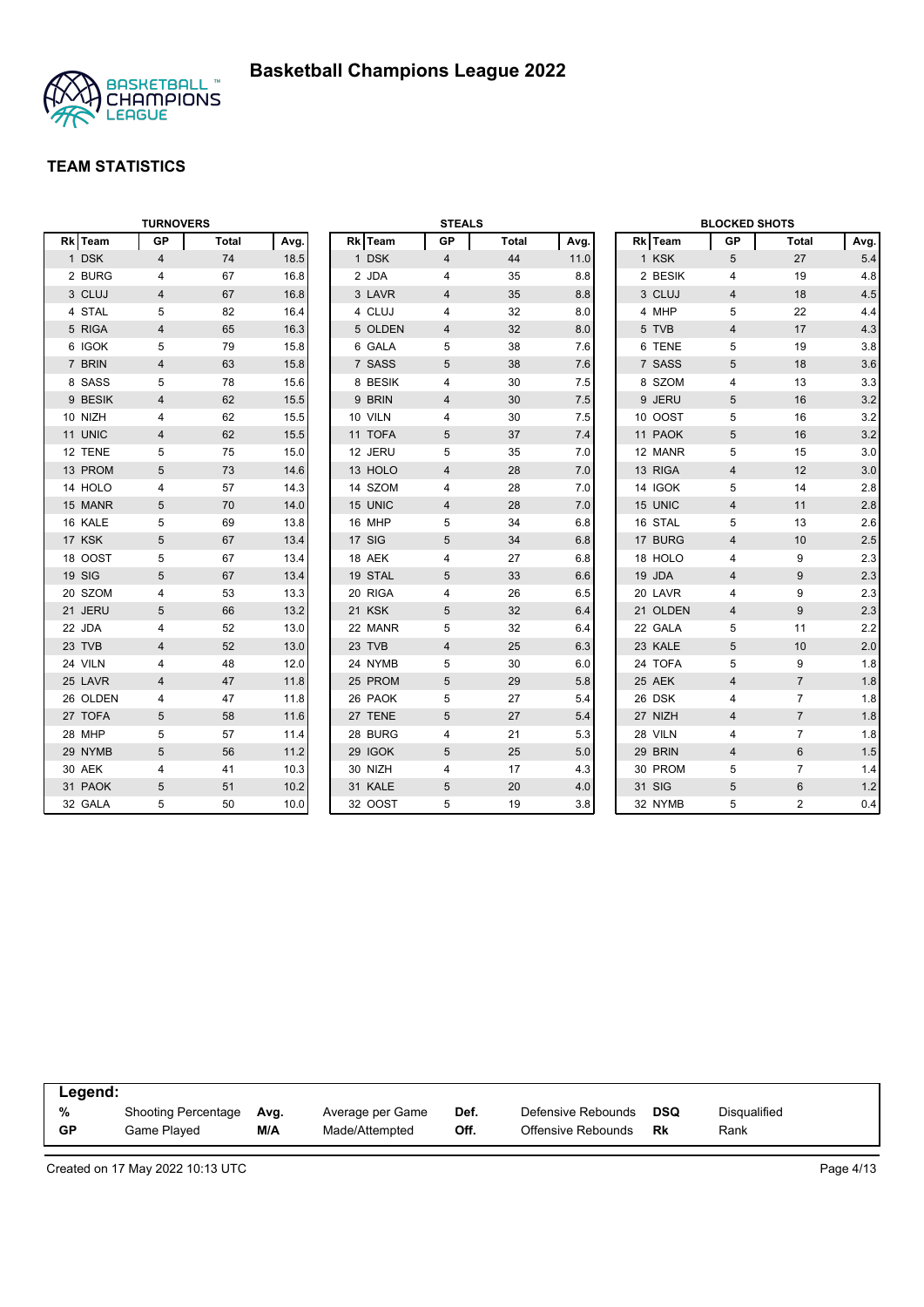



|          |                 | <b>TOTAL FIELD GOALS MADE</b> |      |               |                | <b>2-POINT FIELD GOALS MADE</b> |      |          |                         | <b>3-POINT FIELD GOALS MADE</b> |         |
|----------|-----------------|-------------------------------|------|---------------|----------------|---------------------------------|------|----------|-------------------------|---------------------------------|---------|
| Rk Team  | <b>GP</b>       | M/A                           | Avg. | Rk Team       | <b>GP</b>      | Total                           | Avg. | Rk Team  | <b>GP</b>               | Total                           | Avg.    |
| 1 MHP    | $5\overline{)}$ | 158                           | 31.6 | 1 BESIK       | 4              | 96                              | 24.0 | 1 GALA   | 5                       | 63                              | 12.6    |
| 2 BESIK  | 4               | 121                           | 30.3 | 2 JDA         | 4              | 95                              | 23.8 | 2 BURG   | $\overline{4}$          | 50                              | 12.5    |
| 3 TVB    | 4               | 120                           | 30.0 | 3 OLDEN       | 4              | 89                              | 22.3 | 3 KALE   | 5                       | 60                              | 12.0    |
| 4 OOST   | 5               | 149                           | 29.8 | 4 SZOM        | 4              | 89                              | 22.3 | 4 RIGA   | 4                       | 48                              | 12.0    |
| 5 BURG   | $\overline{4}$  | 119                           | 29.8 | 5 KSK         | 5              | 108                             | 21.6 | 5 UNIC   | $\overline{4}$          | 45                              | 11.3    |
| 6 SIG    | 5               | 148                           | 29.6 | 6 MHP         | 5              | 107                             | 21.4 | 6 NYMB   | 5                       | 53                              | 10.6    |
| 7 TENE   | 5               | 148                           | 29.6 | 7 DSK         | $\overline{4}$ | 85                              | 21.3 | 7 HOLO   | $\overline{4}$          | 42                              | 10.5    |
| 8 HOLO   | 4               | 118                           | 29.5 | 8 IGOK        | 5              | 103                             | 20.6 | 8 JERU   | 5                       | 52                              | 10.4    |
| 9 RIGA   | 4               | 117                           | 29.3 | 9 OOST        | 5              | 103                             | 20.6 | 9 MHP    | 5                       | 51                              | 10.2    |
| 10 UNIC  | 4               | 117                           | 29.3 | 10 LAVR       | $\overline{4}$ | 82                              | 20.5 | 10 TVB   | $\overline{4}$          | 40                              | 10.0    |
| 11 TOFA  | 5               | 146                           | 29.2 | <b>11 SIG</b> | 5              | 102                             | 20.4 | 11 AEK   | $\overline{4}$          | 39                              | $9.8\,$ |
| 12 NYMB  | 5               | 145                           | 29.0 | 12 TENE       | 5              | 102                             | 20.4 | 12 OOST  | 5                       | 46                              | 9.2     |
| 13 PROM  | $\sqrt{5}$      | 145                           | 29.0 | 13 TOFA       | $\sqrt{5}$     | 102                             | 20.4 | 13 PAOK  | 5                       | 46                              | 9.2     |
| 14 JDA   | 4               | 116                           | 29.0 | 14 TVB        | 4              | 80                              | 20.0 | 14 PROM  | 5                       | 46                              | 9.2     |
| 15 GALA  | 5               | 144                           | 28.8 | 15 PROM       | 5              | 99                              | 19.8 | 15 SIG   | $5\phantom{.0}$         | 46                              | 9.2     |
| 16 IGOK  | 5               | 143                           | 28.6 | 16 CLUJ       | 4              | 77                              | 19.3 | 16 TENE  | 5                       | 46                              | 9.2     |
| 17 KSK   | 5               | 140                           | 28.0 | 17 HOLO       | $\overline{4}$ | 76                              | 19.0 | 17 MANR  | $5\phantom{.0}$         | 45                              | 9.0     |
| 18 AEK   | 4               | 112                           | 28.0 | 18 BRIN       | 4              | 75                              | 18.8 | 18 STAL  | 5                       | 45                              | 9.0     |
| 19 SZOM  | 4               | 112                           | 28.0 | 19 VILN       | 4              | 75                              | 18.8 | 19 TOFA  | 5                       | 44                              | 8.8     |
| 20 MANR  | 5               | 137                           | 27.4 | 20 MANR       | 5              | 92                              | 18.4 | 20 SASS  | 5                       | 42                              | 8.4     |
| 21 LAVR  | 4               | 109                           | 27.3 | 21 NYMB       | 5              | 92                              | 18.4 | 21 VILN  | $\overline{4}$          | 33                              | 8.3     |
| 22 OLDEN | 4               | 109                           | 27.3 | 22 AEK        | 4              | 73                              | 18.3 | 22 IGOK  | 5                       | 40                              | 8.0     |
| 23 KALE  | 5               | 135                           | 27.0 | 23 UNIC       | 4              | 72                              | 18.0 | 23 CLUJ  | $\overline{\mathbf{4}}$ | 31                              | 7.8     |
| 24 CLUJ  | 4               | 108                           | 27.0 | 24 NIZH       | 4              | 70                              | 17.5 | 24 NIZH  | 4                       | 31                              | 7.8     |
| 25 VILN  | 4               | 108                           | 27.0 | 25 BURG       | $\overline{4}$ | 69                              | 17.3 | 25 BRIN  | $\overline{4}$          | 30                              | $7.5$   |
| 26 DSK   | 4               | 107                           | 26.8 | 26 RIGA       | 4              | 69                              | 17.3 | 26 LAVR  | 4                       | 27                              | 6.8     |
| 27 BRIN  | $\overline{4}$  | 105                           | 26.3 | 27 PAOK       | 5              | 83                              | 16.6 | 27 KSK   | 5                       | 32                              | 6.4     |
| 28 JERU  | 5               | 131                           | 26.2 | 28 SASS       | 5              | 83                              | 16.6 | 28 BESIK | 4                       | 25                              | 6.3     |
| 29 PAOK  | 5               | 129                           | 25.8 | 29 STAL       | 5              | 83                              | 16.6 | 29 SZOM  | $\overline{4}$          | 23                              | 5.8     |
| 30 STAL  | 5               | 128                           | 25.6 | 30 GALA       | 5              | 81                              | 16.2 | 30 DSK   | 4                       | 22                              | 5.5     |
| 31 NIZH  | $\overline{4}$  | 101                           | 25.3 | 31 JERU       | 5              | 79                              | 15.8 | 31 JDA   | $\overline{4}$          | 21                              | 5.3     |
| 32 SASS  | 5               | 125                           | 25.0 | 32 KALE       | 5              | 75                              | 15.0 | 32 OLDEN | $\overline{4}$          | 20                              | 5.0     |

| Legend:   |                            |      |                  |      |                    |            |                     |
|-----------|----------------------------|------|------------------|------|--------------------|------------|---------------------|
| %         | <b>Shooting Percentage</b> | Avg. | Average per Game | Def. | Defensive Rebounds | <b>DSQ</b> | <b>Disqualified</b> |
| <b>GP</b> | Game Played                | M/A  | Made/Attempted   | Off. | Offensive Rebounds | Rk         | Rank                |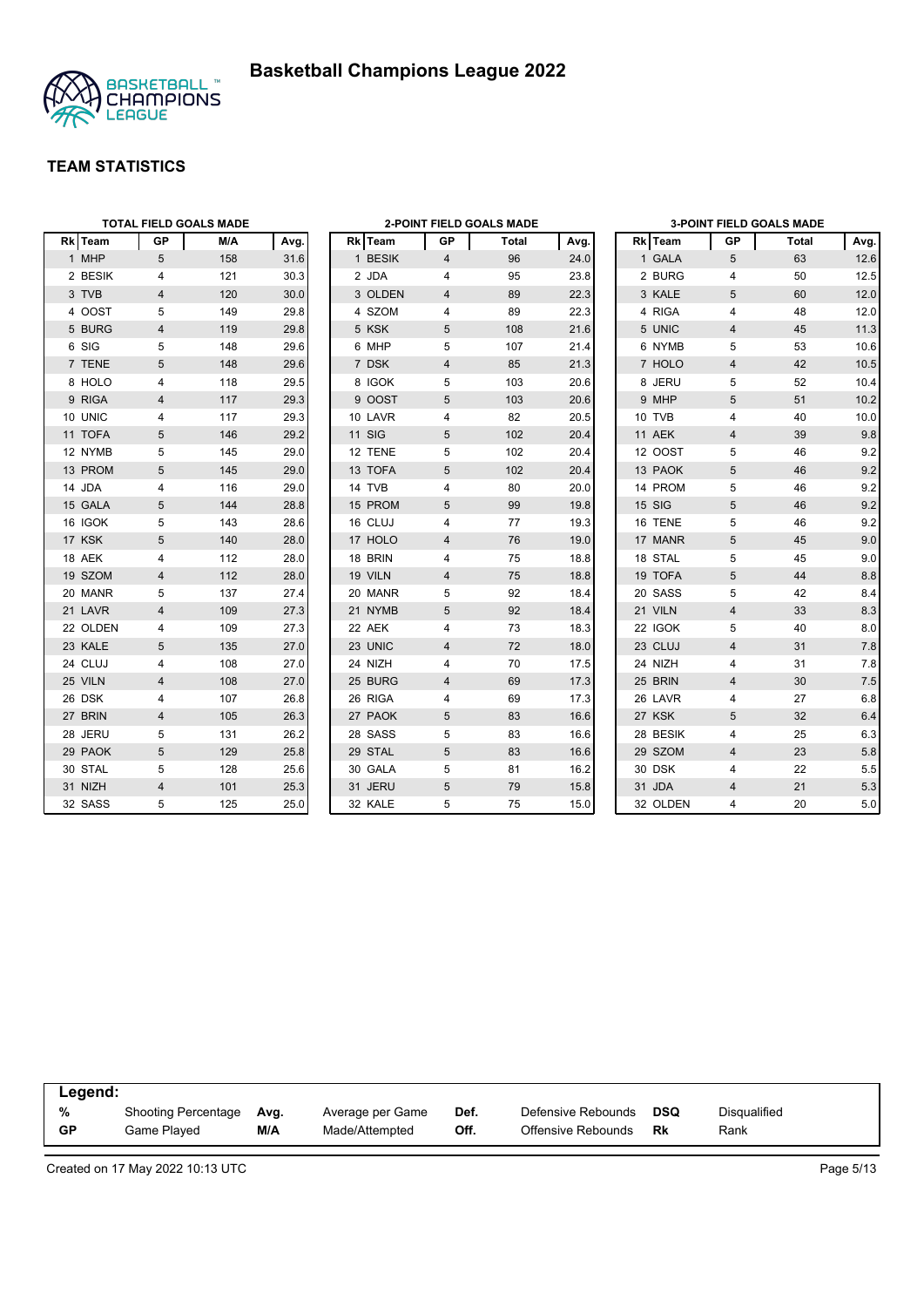



|          | <b>FREE THROWS MADE</b> |       |      |          |    | TOTAL FIELD GOALS ATTEMPTS |      |         |                         | <b>2-POINT FIELD GOALS ATTEMPTS</b> |      |
|----------|-------------------------|-------|------|----------|----|----------------------------|------|---------|-------------------------|-------------------------------------|------|
| Rk Team  | GP                      | Total | Avg. | Rk Team  | GP | Total                      | Avg. | Rk Team | GP                      | Total                               | Avg. |
| 1 OLDEN  | $\overline{4}$          | 71    | 17.8 | 1 NYMB   | 5  | 346                        | 69.2 | 1 SZOM  | $\overline{4}$          | 180                                 | 45.0 |
| 2 VILN   | 4                       | 71    | 17.8 | 2 MHP    | 5  | 343                        | 68.6 | 2 MHP   | 5                       | 221                                 | 44.2 |
| 3 CLUJ   | 4                       | 69    | 17.3 | 3 VILN   | 4  | 265                        | 66.3 | 3 BESIK | $\overline{4}$          | 173                                 | 43.3 |
| 4 HOLO   | 4                       | 68    | 17.0 | 4 JERU   | 5  | 330                        | 66.0 | 4 JDA   | 4                       | 173                                 | 43.3 |
| 5 MANR   | 5                       | 83    | 16.6 | 5 GALA   | 5  | 329                        | 65.8 | 5 OLDEN | 4                       | 171                                 | 42.8 |
| 6 GALA   | 5                       | 82    | 16.4 | 6 AEK    | 4  | 263                        | 65.8 | 6 SIG   | 5                       | 206                                 | 41.2 |
| 7 DSK    | $\overline{\mathbf{4}}$ | 65    | 16.3 | 7 PROM   | 5  | 323                        | 64.6 | 7 KSK   | 5                       | 204                                 | 40.8 |
| 8 OOST   | 5                       | 80    | 16.0 | 8 KSK    | 5  | 322                        | 64.4 | 8 PROM  | 5                       | 202                                 | 40.4 |
| 9 NIZH   | $\overline{4}$          | 64    | 16.0 | 9 PAOK   | 5  | 320                        | 64.0 | 9 DSK   | $\overline{\mathbf{4}}$ | 161                                 | 40.3 |
| 10 STAL  | 5                       | 79    | 15.8 | 10 SIG   | 5  | 319                        | 63.8 | 10 VILN | 4                       | 157                                 | 39.3 |
| 11 TOFA  | 5                       | 77    | 15.4 | 11 TVB   | 4  | 253                        | 63.3 | 11 IGOK | 5                       | 195                                 | 39.0 |
| 12 PAOK  | 5                       | 74    | 14.8 | 12 STAL  | 5  | 315                        | 63.0 | 12 PAOK | 5                       | 194                                 | 38.8 |
| 13 SZOM  | $\overline{4}$          | 57    | 14.3 | 13 JDA   | 4  | 252                        | 63.0 | 13 NYMB | 5                       | 192                                 | 38.4 |
| 14 JERU  | 5                       | 71    | 14.2 | 14 IGOK  | 5  | 314                        | 62.8 | 14 LAVR | 4                       | 153                                 | 38.3 |
| 15 AEK   | 4                       | 56    | 14.0 | 15 BESIK | 4  | 251                        | 62.8 | 15 TOFA | 5                       | 188                                 | 37.6 |
| 16 MHP   | 5                       | 67    | 13.4 | 16 LAVR  | 4  | 250                        | 62.5 | 16 TVB  | 4                       | 150                                 | 37.5 |
| 17 SASS  | 5                       | 66    | 13.2 | 17 TOFA  | 5  | 311                        | 62.2 | 17 OOST | 5                       | 187                                 | 37.4 |
| 18 TVB   | 4                       | 51    | 12.8 | 18 MANR  | 5  | 310                        | 62.0 | 18 AEK  | 4                       | 147                                 | 36.8 |
| 19 BRIN  | 4                       | 50    | 12.5 | 19 CLUJ  | 4  | 248                        | 62.0 | 19 SASS | 5                       | 179                                 | 35.8 |
| 20 KALE  | 5                       | 61    | 12.2 | 20 HOLO  | 4  | 248                        | 62.0 | 20 TENE | 5                       | 176                                 | 35.2 |
| 21 RIGA  | 4                       | 48    | 12.0 | 21 KALE  | 5  | 309                        | 61.8 | 21 CLUJ | $\overline{4}$          | 138                                 | 34.5 |
| 22 IGOK  | 5                       | 59    | 11.8 | 22 SZOM  | 4  | 247                        | 61.8 | 22 STAL | 5                       | 169                                 | 33.8 |
| 23 LAVR  | 4                       | 47    | 11.8 | 23 DSK   | 4  | 246                        | 61.5 | 23 HOLO | $\overline{4}$          | 134                                 | 33.5 |
| 24 SIG   | 5                       | 58    | 11.6 | 24 OLDEN | 4  | 245                        | 61.3 | 24 NIZH | 4                       | 134                                 | 33.5 |
| 25 KSK   | 5                       | 55    | 11.0 | 25 RIGA  | 4  | 244                        | 61.0 | 25 JERU | 5                       | 165                                 | 33.0 |
| 26 NYMB  | 5                       | 52    | 10.4 | 26 SASS  | 5  | 303                        | 60.6 | 26 BRIN | 4                       | 131                                 | 32.8 |
| 27 PROM  | 5                       | 52    | 10.4 | 27 OOST  | 5  | 302                        | 60.4 | 27 GALA | 5                       | 162                                 | 32.4 |
| 28 BESIK | 4                       | 41    | 10.3 | 28 NIZH  | 4  | 239                        | 59.8 | 28 MANR | 5                       | 160                                 | 32.0 |
| 29 TENE  | 5                       | 50    | 10.0 | 29 TENE  | 5  | 297                        | 59.4 | 29 RIGA | $\overline{4}$          | 127                                 | 31.8 |
| 30 BURG  | 4                       | 40    | 10.0 | 30 BRIN  | 4  | 236                        | 59.0 | 30 UNIC | 4                       | 124                                 | 31.0 |
| 31 UNIC  | 4                       | 37    | 9.3  | 31 BURG  | 4  | 232                        | 58.0 | 31 KALE | 5                       | 154                                 | 30.8 |
| 32 JDA   | 4                       | 31    | 7.8  | 32 UNIC  | 4  | 232                        | 58.0 | 32 BURG | $\overline{4}$          | 121                                 | 30.3 |

| Legend: |                     |      |                  |      |                    |     |                     |
|---------|---------------------|------|------------------|------|--------------------|-----|---------------------|
| %       | Shooting Percentage | Ava. | Average per Game | Def. | Defensive Rebounds | DSQ | <b>Disqualified</b> |
| GP      | Game Plaved         | M/A  | Made/Attempted   | Off. | Offensive Rebounds | Rk  | Rank                |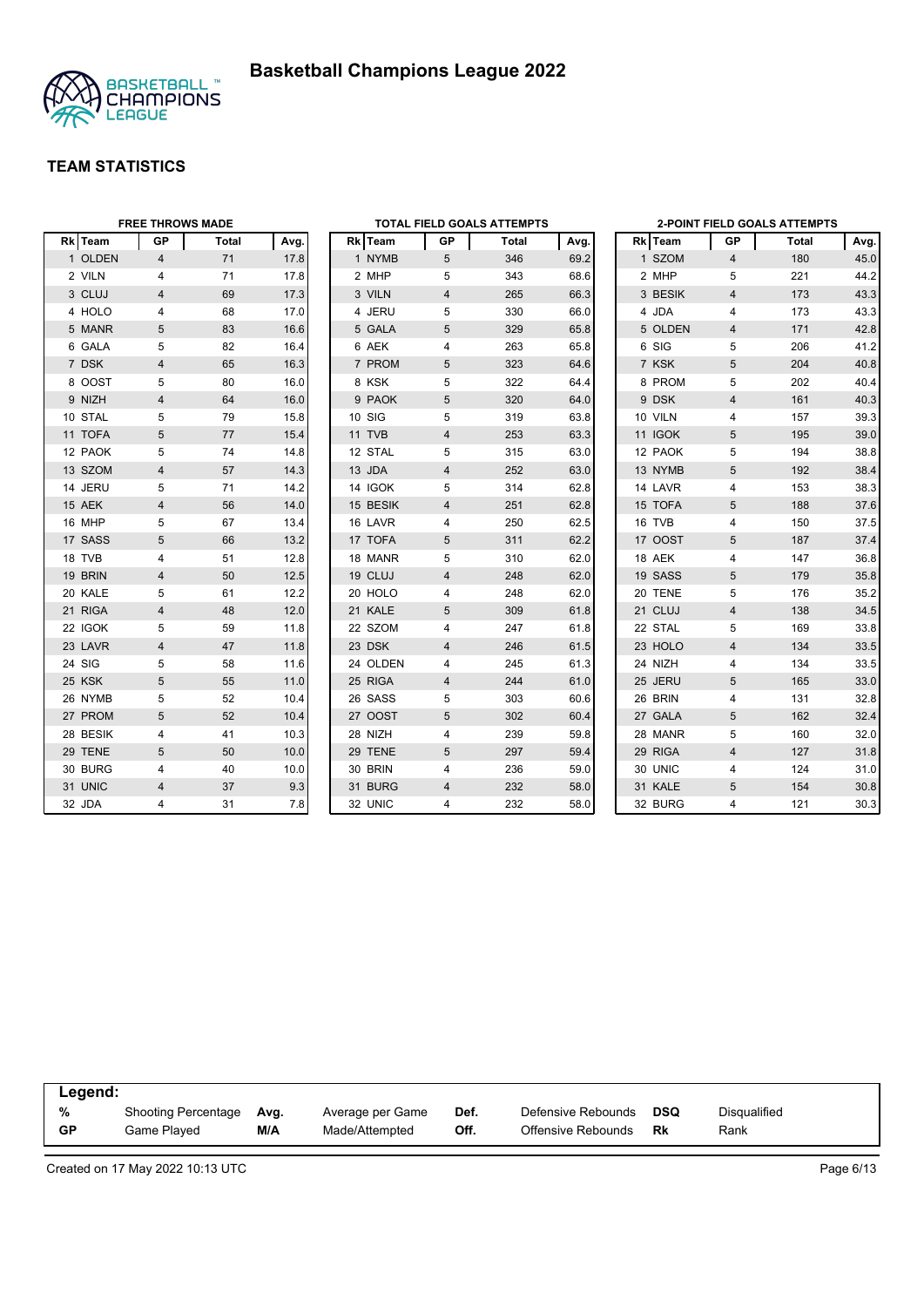

|                |                | <b>3-POINT FIELD GOALS ATTEMPTS</b> |      |          |                | <b>FREE THROWS ATTEMPTS</b> |      |          | <b>OFFENSIVE REBOUNDS</b> |       |      |
|----------------|----------------|-------------------------------------|------|----------|----------------|-----------------------------|------|----------|---------------------------|-------|------|
| <b>Rk</b> Team | GP             | Total                               | Avg. | Rk Team  | GP             | Total                       | Avg. | Rk Team  | GP                        | Total | Avg. |
| 1 GALA         | 5              | 167                                 | 33.4 | 1 CLUJ   | 4              | 104                         | 26.0 | 1 MHP    | 5                         | 75    | 15.0 |
| 2 JERU         | 5              | 165                                 | 33.0 | 2 OLDEN  | 4              | 93                          | 23.3 | 2 IGOK   | 5                         | 72    | 14.4 |
| 3 KALE         | 5              | 155                                 | 31.0 | 3 HOLO   | $\overline{4}$ | 91                          | 22.8 | 3 SZOM   | $\overline{4}$            | 54    | 13.5 |
| 4 NYMB         | 5              | 154                                 | 30.8 | 4 JERU   | 5              | 109                         | 21.8 | 4 JERU   | 5                         | 66    | 13.2 |
| 5 MANR         | 5              | 150                                 | 30.0 | 5 MANR   | 5              | 109                         | 21.8 | 5 KSK    | 5                         | 65    | 13.0 |
| 6 RIGA         | 4              | 117                                 | 29.3 | 6 VILN   | 4              | 87                          | 21.8 | 6 CLUJ   | 4                         | 52    | 13.0 |
| 7 STAL         | 5              | 146                                 | 29.2 | 7 OOST   | 5              | 108                         | 21.6 | 7 DSK    | $\overline{4}$            | 52    | 13.0 |
| 8 AEK          | 4              | 116                                 | 29.0 | 8 PAOK   | 5              | 105                         | 21.0 | 8 VILN   | 4                         | 50    | 12.5 |
| 9 HOLO         | 4              | 114                                 | 28.5 | 9 NIZH   | 4              | 83                          | 20.8 | 9 SIG    | 5                         | 62    | 12.4 |
| 10 BURG        | 4              | 111                                 | 27.8 | 10 DSK   | 4              | 82                          | 20.5 | 10 NIZH  | 4                         | 49    | 12.3 |
| 11 CLUJ        | $\overline{4}$ | 110                                 | 27.5 | 11 SZOM  | $\overline{4}$ | 82                          | 20.5 | 11 GALA  | 5                         | 56    | 11.2 |
| 12 UNIC        | 4              | 108                                 | 27.0 | 12 STAL  | 5              | 102                         | 20.4 | 12 PROM  | 5                         | 56    | 11.2 |
| 13 VILN        | 4              | 108                                 | 27.0 | 13 TOFA  | 5              | 101                         | 20.2 | 13 TOFA  | 5                         | 56    | 11.2 |
| 14 BRIN        | 4              | 105                                 | 26.3 | 14 GALA  | 5              | 96                          | 19.2 | 14 STAL  | 5                         | 55    | 11.0 |
| 15 NIZH        | 4              | 105                                 | 26.3 | 15 AEK   | $\overline{4}$ | 76                          | 19.0 | 15 MANR  | 5                         | 54    | 10.8 |
| 16 TVB         | 4              | 103                                 | 25.8 | 16 BRIN  | 4              | 76                          | 19.0 | 16 TVB   | $\overline{4}$            | 43    | 10.8 |
| 17 PAOK        | 5              | 126                                 | 25.2 | 17 IGOK  | 5              | 93                          | 18.6 | 17 NYMB  | 5                         | 53    | 10.6 |
| 18 SASS        | 5              | 124                                 | 24.8 | 18 SASS  | 5              | 91                          | 18.2 | 18 PAOK  | 5                         | 52    | 10.4 |
| 19 TOFA        | 5              | 123                                 | 24.6 | 19 KALE  | 5              | 84                          | 16.8 | 19 AEK   | $\overline{4}$            | 41    | 10.3 |
| 20 MHP         | 5              | 122                                 | 24.4 | 20 MHP   | 5              | 84                          | 16.8 | 20 JDA   | 4                         | 41    | 10.3 |
| 21 LAVR        | 4              | 97                                  | 24.3 | 21 RIGA  | $\overline{4}$ | 65                          | 16.3 | 21 OLDEN | $\overline{4}$            | 41    | 10.3 |
| 22 PROM        | 5              | 121                                 | 24.2 | 22 TVB   | 4              | 65                          | 16.3 | 22 RIGA  | $\overline{4}$            | 40    | 10.0 |
| 23 TENE        | 5              | 121                                 | 24.2 | 23 TENE  | 5              | 81                          | 16.2 | 23 TENE  | 5                         | 48    | 9.6  |
| 24 IGOK        | 5              | 119                                 | 23.8 | 24 SIG   | 5              | 79                          | 15.8 | 24 BURG  | 4                         | 38    | 9.5  |
| 25 KSK         | 5              | 118                                 | 23.6 | 25 KSK   | 5              | 77                          | 15.4 | 25 OOST  | 5                         | 47    | 9.4  |
| 26 OOST        | 5              | 115                                 | 23.0 | 26 LAVR  | 4              | 61                          | 15.3 | 26 SASS  | 5                         | 47    | 9.4  |
| 27 SIG         | 5              | 113                                 | 22.6 | 27 BESIK | 4              | 56                          | 14.0 | 27 KALE  | 5                         | 44    | 8.8  |
| 28 DSK         | 4              | 85                                  | 21.3 | 28 BURG  | 4              | 55                          | 13.8 | 28 LAVR  | $\overline{4}$            | 35    | 8.8  |
| 29 JDA         | $\overline{4}$ | 79                                  | 19.8 | 29 PROM  | 5              | 68                          | 13.6 | 29 BESIK | $\overline{4}$            | 33    | 8.3  |
| 30 BESIK       | 4              | 78                                  | 19.5 | 30 NYMB  | 5              | 63                          | 12.6 | 30 HOLO  | 4                         | 32    | 8.0  |
| 31 OLDEN       | $\overline{4}$ | 74                                  | 18.5 | 31 UNIC  | $\overline{4}$ | 50                          | 12.5 | 31 UNIC  | $\overline{4}$            | 32    | 8.0  |
| 32 SZOM        | 4              | 67                                  | 16.8 | 32 JDA   | 4              | 44                          | 11.0 | 32 BRIN  | $\overline{\mathbf{A}}$   | 27    | 6.8  |

| Legend: |                     |      |                  |      |                    |            |              |
|---------|---------------------|------|------------------|------|--------------------|------------|--------------|
| %       | Shooting Percentage | Avg. | Average per Game | Def. | Defensive Rebounds | <b>DSQ</b> | Disgualified |
| GP      | Game Played         | M/A  | Made/Attempted   | Off. | Offensive Rebounds | Rk         | Rank         |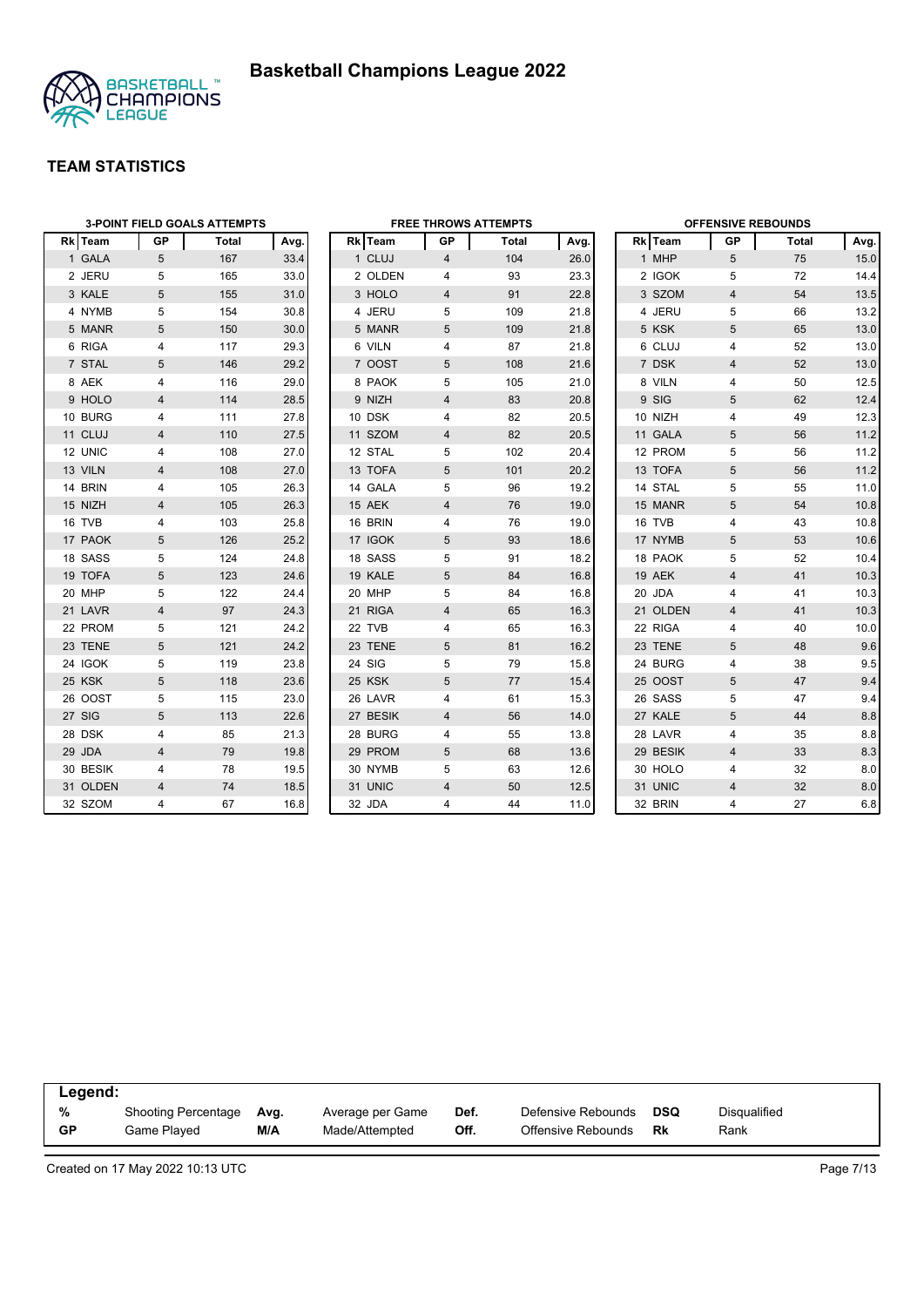



|          | <b>DEFENSIVE REBOUNDS</b> |       |      |               | <b>ALLOWED FIELD GOALS</b> |       |      |               |                 | ALLOWED 2-POINT FIELD GOALS |      |
|----------|---------------------------|-------|------|---------------|----------------------------|-------|------|---------------|-----------------|-----------------------------|------|
| Rk Team  | <b>GP</b>                 | Total | Avg. | Rk Team       | GP                         | Total | Avg. | Rk Team       | GP              | Total                       | Avg. |
| 1 IGOK   | $5\overline{)}$           | 147   | 29.4 | 1 SASS        | 5                          | 171   | 34.2 | 1 SASS        | 5               | 129                         | 25.8 |
| 2 MANR   | 5                         | 145   | 29.0 | 2 KALE        | 5                          | 155   | 31.0 | 2 UNIC        | $\overline{4}$  | 92                          | 23.0 |
| 3 STAL   | 5                         | 145   | 29.0 | 3 AEK         | $\overline{4}$             | 124   | 31.0 | 3 NYMB        | 5               | 110                         | 22.0 |
| 4 JERU   | 5                         | 140   | 28.0 | 4 NIZH        | 4                          | 121   | 30.3 | 4 NIZH        | 4               | 88                          | 22.0 |
| 5 PROM   | 5                         | 140   | 28.0 | 5 NYMB        | 5                          | 150   | 30.0 | 5 BURG        | $\overline{4}$  | 86                          | 21.5 |
| 6 TENE   | 5                         | 136   | 27.2 | 6 OLDEN       | 4                          | 119   | 29.8 | 6 VILN        | 4               | 86                          | 21.5 |
| 7 NYMB   | 5                         | 134   | 26.8 | 7 STAL        | 5                          | 147   | 29.4 | 7 AEK         | $\overline{4}$  | 85                          | 21.3 |
| 8 BESIK  | 4                         | 106   | 26.5 | 8 RIGA        | 4                          | 116   | 29.0 | 8 TVB         | 4               | 85                          | 21.3 |
| 9 BRIN   | 4                         | 106   | 26.5 | 9 TVB         | 4                          | 116   | 29.0 | 9 KALE        | 5               | 105                         | 21.0 |
| 10 CLUJ  | 4                         | 106   | 26.5 | 10 GALA       | 5                          | 144   | 28.8 | 10 STAL       | 5               | 105                         | 21.0 |
| 11 TVB   | 4                         | 106   | 26.5 | <b>11 SIG</b> | 5                          | 144   | 28.8 | 11 BRIN       | $\overline{4}$  | 84                          | 21.0 |
| 12 PAOK  | 5                         | 132   | 26.4 | 12 BRIN       | 4                          | 115   | 28.8 | 12 BESIK      | 4               | 81                          | 20.3 |
| 13 HOLO  | $\overline{4}$            | 105   | 26.3 | 13 LAVR       | 4                          | 115   | 28.8 | 13 DSK        | $\overline{4}$  | 79                          | 19.8 |
| 14 SZOM  | 4                         | 105   | 26.3 | 14 VILN       | 4                          | 114   | 28.5 | 14 LAVR       | 4               | 79                          | 19.8 |
| 15 OOST  | 5                         | 130   | 26.0 | 15 OOST       | 5                          | 142   | 28.4 | 15 SIG        | 5               | 96                          | 19.2 |
| 16 GALA  | 5                         | 129   | 25.8 | 16 BESIK      | 4                          | 113   | 28.3 | 16 MANR       | 5               | 95                          | 19.0 |
| 17 UNIC  | $\overline{\mathbf{4}}$   | 100   | 25.0 | 17 MHP        | 5                          | 139   | 27.8 | 17 OOST       | 5               | 95                          | 19.0 |
| 18 BURG  | $\overline{4}$            | 99    | 24.8 | 18 BURG       | 4                          | 111   | 27.8 | 18 OLDEN      | 4               | 76                          | 19.0 |
| 19 KALE  | 5                         | 122   | 24.4 | 19 TOFA       | 5                          | 137   | 27.4 | 19 CLUJ       | $\overline{4}$  | 75                          | 18.8 |
| 20 MHP   | 5                         | 122   | 24.4 | 20 CLUJ       | 4                          | 109   | 27.3 | 20 HOLO       | 4               | 75                          | 18.8 |
| 21 JDA   | $\overline{\mathbf{4}}$   | 97    | 24.3 | 21 DSK        | 4                          | 109   | 27.3 | 21 MHP        | 5               | 91                          | 18.2 |
| 22 DSK   | 4                         | 96    | 24.0 | 22 KSK        | 5                          | 136   | 27.2 | 22 RIGA       | 4               | 71                          | 17.8 |
| 23 RIGA  | $\overline{\mathbf{4}}$   | 96    | 24.0 | 23 UNIC       | $\overline{4}$             | 108   | 27.0 | 23 TENE       | 5               | 88                          | 17.6 |
| 24 LAVR  | 4                         | 94    | 23.5 | 24 IGOK       | 5                          | 134   | 26.8 | 24 SZOM       | 4               | 70                          | 17.5 |
| 25 NIZH  | 4                         | 94    | 23.5 | 25 TENE       | 5                          | 134   | 26.8 | 25 GALA       | 5               | 87                          | 17.4 |
| 26 SIG   | 5                         | 117   | 23.4 | 26 PAOK       | 5                          | 133   | 26.6 | 26 TOFA       | 5               | 86                          | 17.2 |
| 27 VILN  | $\overline{\mathbf{4}}$   | 90    | 22.5 | 27 PROM       | 5                          | 132   | 26.4 | 27 PAOK       | $5\phantom{.0}$ | 83                          | 16.6 |
| 28 TOFA  | 5                         | 111   | 22.2 | 28 HOLO       | 4                          | 105   | 26.3 | 28 PROM       | 5               | 83                          | 16.6 |
| 29 KSK   | 5                         | 110   | 22.0 | 29 SZOM       | 4                          | 105   | 26.3 | 29 JERU       | 5               | 82                          | 16.4 |
| 30 OLDEN | 4                         | 86    | 21.5 | 30 MANR       | 5                          | 128   | 25.6 | <b>30 KSK</b> | 5               | 80                          | 16.0 |
| 31 AEK   | 4                         | 81    | 20.3 | 31 JERU       | 5                          | 125   | 25.0 | 31 IGOK       | 5               | 79                          | 15.8 |
| 32 SASS  | 5                         | 96    | 19.2 | 32 JDA        | 4                          | 99    | 24.8 | 32 JDA        | $\overline{4}$  | 60                          | 15.0 |

| Legend:   |                            |      |                  |      |                    |            |              |  |
|-----------|----------------------------|------|------------------|------|--------------------|------------|--------------|--|
| %         | <b>Shooting Percentage</b> | Avg. | Average per Game | Def. | Defensive Rebounds | <b>DSQ</b> | Disqualified |  |
| <b>GP</b> | Game Played                | M/A  | Made/Attempted   | Off. | Offensive Rebounds | Rk         | Rank         |  |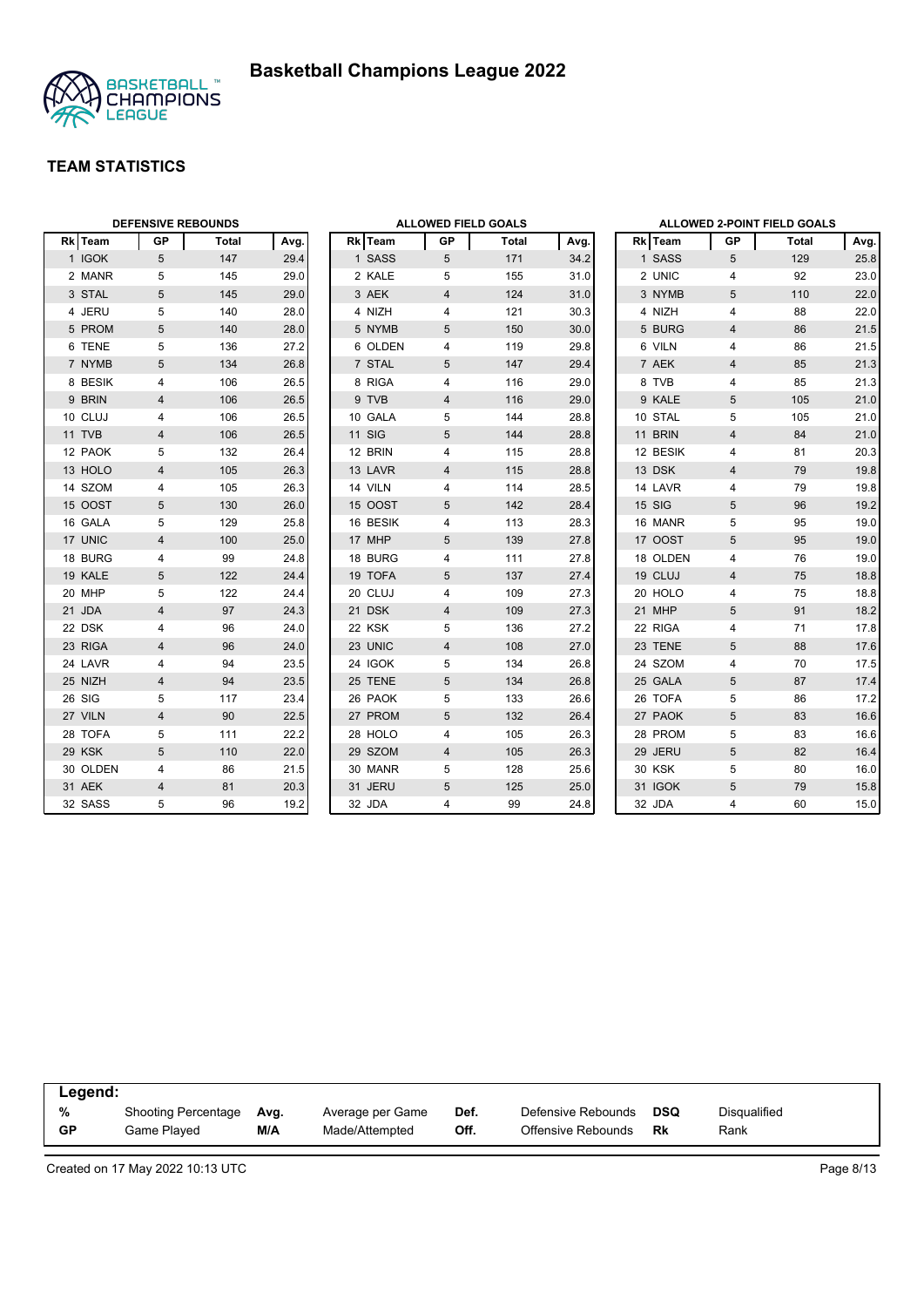

|                |                | <b>ALLOWED 3-POINT FIELD GOALS</b> |      |          |                | <b>ALLOWED FREE THROWS</b> |      |                |                         | <b>ALLOWED FIELD GOALS ATTEMPTS</b> |      |
|----------------|----------------|------------------------------------|------|----------|----------------|----------------------------|------|----------------|-------------------------|-------------------------------------|------|
| <b>Rk</b> Team | GP             | Total                              | Avg. | Rk Team  | GP             | Total                      | Avg. | <b>Rk</b> Team | GP                      | Total                               | Avg. |
| 1 GALA         | 5              | 57                                 | 11.4 | 1 HOLO   | $\overline{4}$ | 81                         | 20.3 | 1 IGOK         | 5                       | 340                                 | 68.0 |
| 2 RIGA         | 4              | 45                                 | 11.3 | 2 JERU   | 5              | 83                         | 16.6 | 2 STAL         | 5                       | 338                                 | 67.6 |
| 3 KSK          | 5              | 56                                 | 11.2 | 3 BESIK  | $\overline{4}$ | 66                         | 16.5 | 3 TENE         | 5                       | 336                                 | 67.2 |
| 4 IGOK         | 5              | 55                                 | 11.0 | 4 BURG   | 4              | 66                         | 16.5 | 4 BESIK        | 4                       | 265                                 | 66.3 |
| 5 OLDEN        | 4              | 43                                 | 10.8 | 5 KSK    | 5              | 78                         | 15.6 | 5 NYMB         | 5                       | 331                                 | 66.2 |
| 6 TOFA         | 5              | 51                                 | 10.2 | 6 OOST   | 5              | 78                         | 15.6 | 6 OOST         | 5                       | 328                                 | 65.6 |
| 7 KALE         | 5              | 50                                 | 10.0 | 7 NYMB   | 5              | 77                         | 15.4 | 7 MANR         | 5                       | 327                                 | 65.4 |
| 8 PAOK         | 5              | 50                                 | 10.0 | 8 AEK    | 4              | 59                         | 14.8 | 8 KALE         | 5                       | 325                                 | 65.0 |
| 9 PROM         | 5              | 49                                 | 9.8  | 9 TENE   | 5              | 73                         | 14.6 | 9 LAVR         | $\overline{4}$          | 260                                 | 65.0 |
| 10 AEK         | 4              | 39                                 | 9.8  | 10 BRIN  | 4              | 58                         | 14.5 | 10 TVB         | 4                       | 260                                 | 65.0 |
| 11 JDA         | 4              | 39                                 | 9.8  | 11 CLUJ  | 4              | 58                         | 14.5 | 11 GALA        | 5                       | 322                                 | 64.4 |
| 12 MHP         | 5              | 48                                 | 9.6  | 12 RIGA  | 4              | 58                         | 14.5 | 12 SASS        | 5                       | 321                                 | 64.2 |
| 13 SIG         | 5              | 48                                 | 9.6  | 13 KALE  | 5              | 71                         | 14.2 | 13 BURG        | $\overline{\mathbf{4}}$ | 253                                 | 63.3 |
| 14 OOST        | 5              | 47                                 | 9.4  | 14 DSK   | 4              | 55                         | 13.8 | 14 PAOK        | 5                       | 316                                 | 63.2 |
| 15 TENE        | 5              | 46                                 | 9.2  | 15 SZOM  | $\overline{4}$ | 55                         | 13.8 | 15 CLUJ        | $\overline{4}$          | 252                                 | 63.0 |
| 16 LAVR        | 4              | 36                                 | 9.0  | 16 PAOK  | 5              | 68                         | 13.6 | 16 SZOM        | 4                       | 251                                 | 62.8 |
| 17 SZOM        | $\overline{4}$ | 35                                 | 8.8  | 17 JDA   | $\overline{4}$ | 54                         | 13.5 | 17 PROM        | 5                       | 312                                 | 62.4 |
| 18 JERU        | 5              | 43                                 | 8.6  | 18 IGOK  | 5              | 67                         | 13.4 | 18 AEK         | 4                       | 248                                 | 62.0 |
| 19 CLUJ        | 4              | 34                                 | 8.5  | 19 MANR  | 5              | 66                         | 13.2 | 19 RIGA        | $\overline{4}$          | 248                                 | 62.0 |
| 20 SASS        | 5              | 42                                 | 8.4  | 20 TOFA  | 5              | 66                         | 13.2 | 20 JERU        | 5                       | 309                                 | 61.8 |
| 21 STAL        | 5              | 42                                 | 8.4  | 21 OLDEN | $\overline{4}$ | 51                         | 12.8 | 21 BRIN        | $\overline{4}$          | 247                                 | 61.8 |
| 22 NIZH        | 4              | 33                                 | 8.3  | 22 NIZH  | 4              | 50                         | 12.5 | 22 NIZH        | $\overline{4}$          | 247                                 | 61.8 |
| 23 NYMB        | 5              | 40                                 | 8.0  | 23 PROM  | 5              | 61                         | 12.2 | 23 HOLO        | $\overline{4}$          | 245                                 | 61.3 |
| 24 BESIK       | 4              | 32                                 | 8.0  | 24 SIG   | 5              | 61                         | 12.2 | 24 KSK         | 5                       | 303                                 | 60.6 |
| 25 BRIN        | $\overline{4}$ | 31                                 | 7.8  | 25 STAL  | 5              | 61                         | 12.2 | 25 UNIC        | $\overline{\mathbf{4}}$ | 242                                 | 60.5 |
| 26 TVB         | 4              | 31                                 | 7.8  | 26 GALA  | 5              | 55                         | 11.0 | 26 OLDEN       | 4                       | 239                                 | 59.8 |
| 27 DSK         | $\overline{4}$ | 30                                 | 7.5  | 27 LAVR  | $\overline{4}$ | 43                         | 10.8 | 27 MHP         | 5                       | 297                                 | 59.4 |
| 28 HOLO        | 4              | 30                                 | 7.5  | 28 MHP   | 5              | 53                         | 10.6 | 28 VILN        | $\overline{4}$          | 236                                 | 59.0 |
| 29 VILN        | 4              | 28                                 | 7.0  | 29 TVB   | 4              | 40                         | 10.0 | 29 SIG         | 5                       | 294                                 | 58.8 |
| 30 MANR        | 5              | 33                                 | 6.6  | 30 VILN  | 4              | 40                         | 10.0 | 30 TOFA        | 5                       | 294                                 | 58.8 |
| 31 BURG        | $\overline{4}$ | 25                                 | 6.3  | 31 SASS  | 5              | 48                         | 9.6  | 31 DSK         | $\overline{4}$          | 234                                 | 58.5 |
| 32 UNIC        | 4              | 16                                 | 4.0  | 32 UNIC  | 4              | 32                         | 8.0  | 32 JDA         | 4                       | 224                                 | 56.0 |

| Legend:   |                     |      |                  |      |                    |     |              |
|-----------|---------------------|------|------------------|------|--------------------|-----|--------------|
| %         | Shooting Percentage | Ava. | Average per Game | Def. | Defensive Rebounds | DSQ | Disqualified |
| <b>GP</b> | Game Played         | M/A  | Made/Attempted   | Off. | Offensive Rebounds | Rk  | Rank         |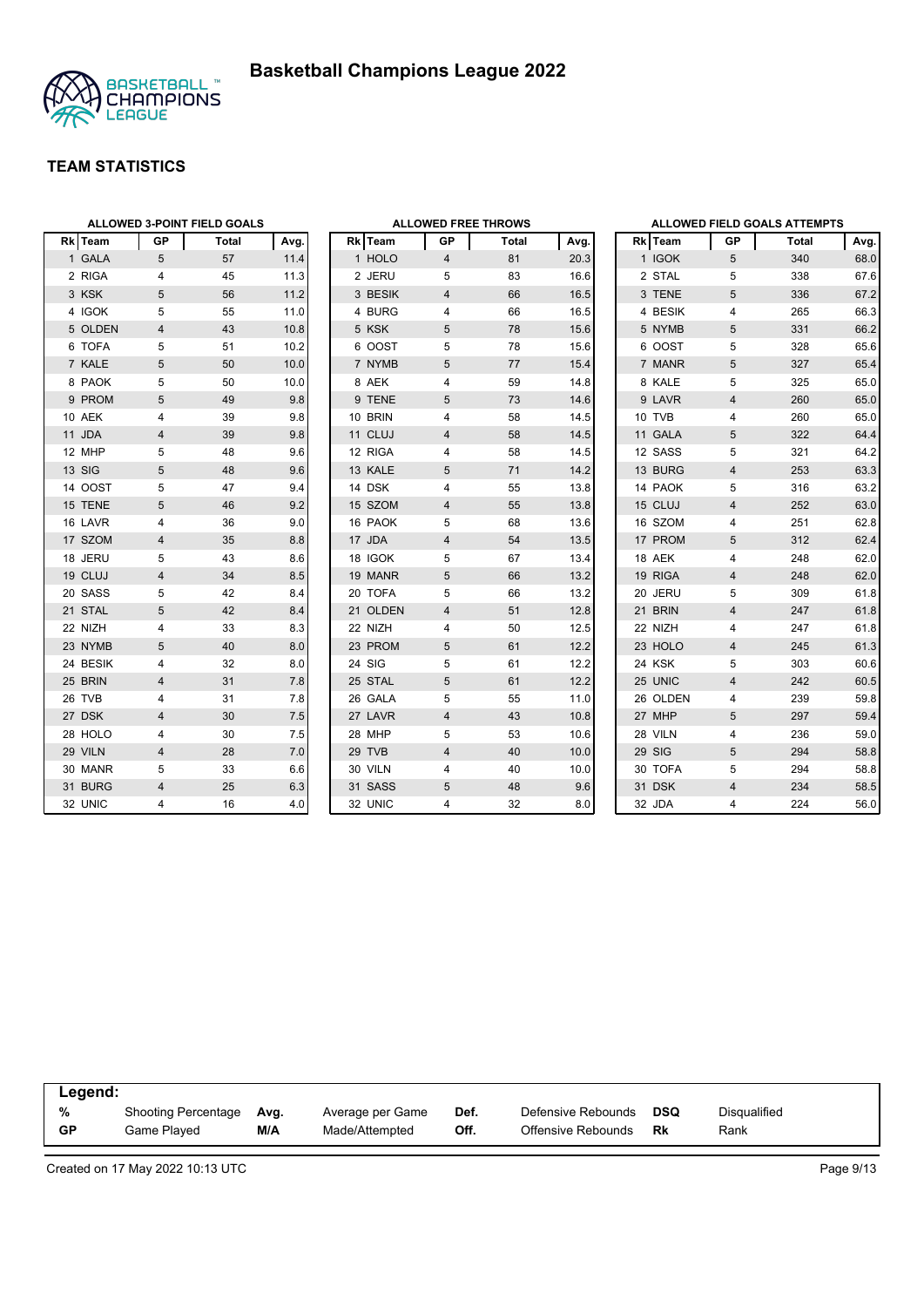



| <b>ALLOWED 2-POINT FIELD GOALS ATTEMPTS</b> |                |       |      |          |                | ALLOWED 3-POINT FIELD GOAL ATTEMPTS |      |          |    | <b>ALLOWED FREE THROWS ATTEMPTS</b> |      |
|---------------------------------------------|----------------|-------|------|----------|----------------|-------------------------------------|------|----------|----|-------------------------------------|------|
| Rk Team                                     | GP             | Total | Avg. | Rk Team  | GP             | Total                               | Avg. | Rk Team  | GP | Total                               | Avg  |
| 1 SASS                                      | 5              | 219   | 43.8 | 1 STAL   | $\sqrt{5}$     | 165                                 | 33.0 | 1 HOLO   | 4  | 115                                 | 28.8 |
| 2 TVB                                       | 4              | 175   | 43.8 | 2 IGOK   | 5              | 157                                 | 31.4 | 2 BURG   | 4  | 87                                  | 21.8 |
| 3 NYMB                                      | 5              | 214   | 42.8 | 3 GALA   | 5              | 148                                 | 29.6 | 3 NYMB   | 5  | 108                                 | 21.6 |
| 4 UNIC                                      | 4              | 171   | 42.8 | 4 PAOK   | 5              | 144                                 | 28.8 | 4 OOST   | 5  | 108                                 | 21.6 |
| 5 BESIK                                     | $\overline{4}$ | 167   | 41.8 | 5 SZOM   | 4              | 114                                 | 28.5 | 5 KSK    | 5  | 107                                 | 21.4 |
| 6 BURG                                      | 4              | 167   | 41.8 | 6 JERU   | 5              | 140                                 | 28.0 | 6 JERU   | 5  | 105                                 | 21.0 |
| 7 TENE                                      | 5              | 205   | 41.0 | 7 KSK    | 5              | 140                                 | 28.0 | 7 CLUJ   | 4  | 82                                  | 20.5 |
| 8 KALE                                      | 5              | 204   | 40.8 | 8 JDA    | 4              | 112                                 | 28.0 | 8 BESIK  | 4  | 80                                  | 20.0 |
| 9 OOST                                      | 5              | 200   | 40.0 | 9 LAVR   | $\overline{4}$ | 112                                 | 28.0 | 9 DSK    | 4  | 80                                  | 20.0 |
| 10 VILN                                     | 4              | 155   | 38.8 | 10 CLUJ  | 4              | 110                                 | 27.5 | 10 RIGA  | 4  | 78                                  | 19.5 |
| 11 MANR                                     | 5              | 193   | 38.6 | 11 MANR  | $\sqrt{5}$     | 134                                 | 26.8 | 11 AEK   | 4  | 77                                  | 19.3 |
| 12 NIZH                                     | 4              | 153   | 38.3 | 12 SIG   | 5              | 134                                 | 26.8 | 12 KALE  | 5  | 96                                  | 19.2 |
| 13 BRIN                                     | 4              | 152   | 38.0 | 13 DSK   | $\overline{4}$ | 106                                 | 26.5 | 13 PROM  | 5  | 95                                  | 19.0 |
| 14 AEK                                      | 4              | 148   | 37.0 | 14 OLDEN | 4              | 106                                 | 26.5 | 14 BRIN  | 4  | 76                                  | 19.0 |
| 15 LAVR                                     | 4              | 148   | 37.0 | 15 TENE  | 5              | 131                                 | 26.2 | 15 STAL  | 5  | 94                                  | 18.8 |
| 16 IGOK                                     | 5              | 183   | 36.6 | 16 PROM  | 5              | 130                                 | 26.0 | 16 MANR  | 5  | 91                                  | 18.2 |
| 17 PROM                                     | 5              | 182   | 36.4 | 17 RIGA  | 4              | 104                                 | 26.0 | 17 TOFA  | 5  | 89                                  | 17.8 |
| 18 RIGA                                     | $\overline{4}$ | 144   | 36.0 | 18 HOLO  | 4              | 103                                 | 25.8 | 18 SZOM  | 4  | 71                                  | 17.8 |
| 19 CLUJ                                     | 4              | 142   | 35.5 | 19 OOST  | 5              | 128                                 | 25.6 | 19 TENE  | 5  | 88                                  | 17.6 |
| 20 HOLO                                     | 4              | 142   | 35.5 | 20 MHP   | 5              | 125                                 | 25.0 | 20 PAOK  | 5  | 87                                  | 17.4 |
| 21 GALA                                     | 5              | 174   | 34.8 | 21 AEK   | $\overline{4}$ | 100                                 | 25.0 | 21 OLDEN | 4  | 69                                  | 17.3 |
| 22 STAL                                     | 5              | 173   | 34.6 | 22 TOFA  | 5              | 123                                 | 24.6 | 22 GALA  | 5  | 86                                  | 17.2 |
| 23 MHP                                      | 5              | 172   | 34.4 | 23 BESIK | 4              | 98                                  | 24.5 | 23 NIZH  | 4  | 68                                  | 17.0 |
| 24 PAOK                                     | 5              | 172   | 34.4 | 24 KALE  | 5              | 121                                 | 24.2 | 24 JDA   | 4  | 65                                  | 16.3 |
| 25 SZOM                                     | 4              | 137   | 34.3 | 25 BRIN  | $\overline{4}$ | 95                                  | 23.8 | 25 SIG   | 5  | 79                                  | 15.8 |
| 26 TOFA                                     | 5              | 171   | 34.2 | 26 NIZH  | 4              | 94                                  | 23.5 | 26 TVB   | 4  | 62                                  | 15.5 |
| 27 JERU                                     | 5              | 169   | 33.8 | 27 NYMB  | 5              | 117                                 | 23.4 | 27 IGOK  | 5  | 76                                  | 15.2 |
| 28 OLDEN                                    | 4              | 133   | 33.3 | 28 BURG  | 4              | 86                                  | 21.5 | 28 MHP   | 5  | 75                                  | 15.0 |
| 29 KSK                                      | 5              | 163   | 32.6 | 29 TVB   | 4              | 85                                  | 21.3 | 29 LAVR  | 4  | 57                                  | 14.3 |
| 30 SIG                                      | 5              | 160   | 32.0 | 30 SASS  | 5              | 102                                 | 20.4 | 30 VILN  | 4  | 55                                  | 13.8 |
| 31 DSK                                      | $\overline{4}$ | 128   | 32.0 | 31 VILN  | $\overline{4}$ | 81                                  | 20.3 | 31 SASS  | 5  | 66                                  | 13.2 |
| 32 JDA                                      | 4              | 112   | 28.0 | 32 UNIC  | 4              | 71                                  | 17.8 | 32 UNIC  | 4  | 48                                  | 12.0 |

| Legend:   |                     |      |                  |      |                    |            |                     |
|-----------|---------------------|------|------------------|------|--------------------|------------|---------------------|
| %         | Shooting Percentage | Ava. | Average per Game | Def. | Defensive Rebounds | <b>DSQ</b> | <b>Disqualified</b> |
| <b>GP</b> | Game Played         | M/A  | Made/Attempted   | Off. | Offensive Rebounds | Rk         | Rank                |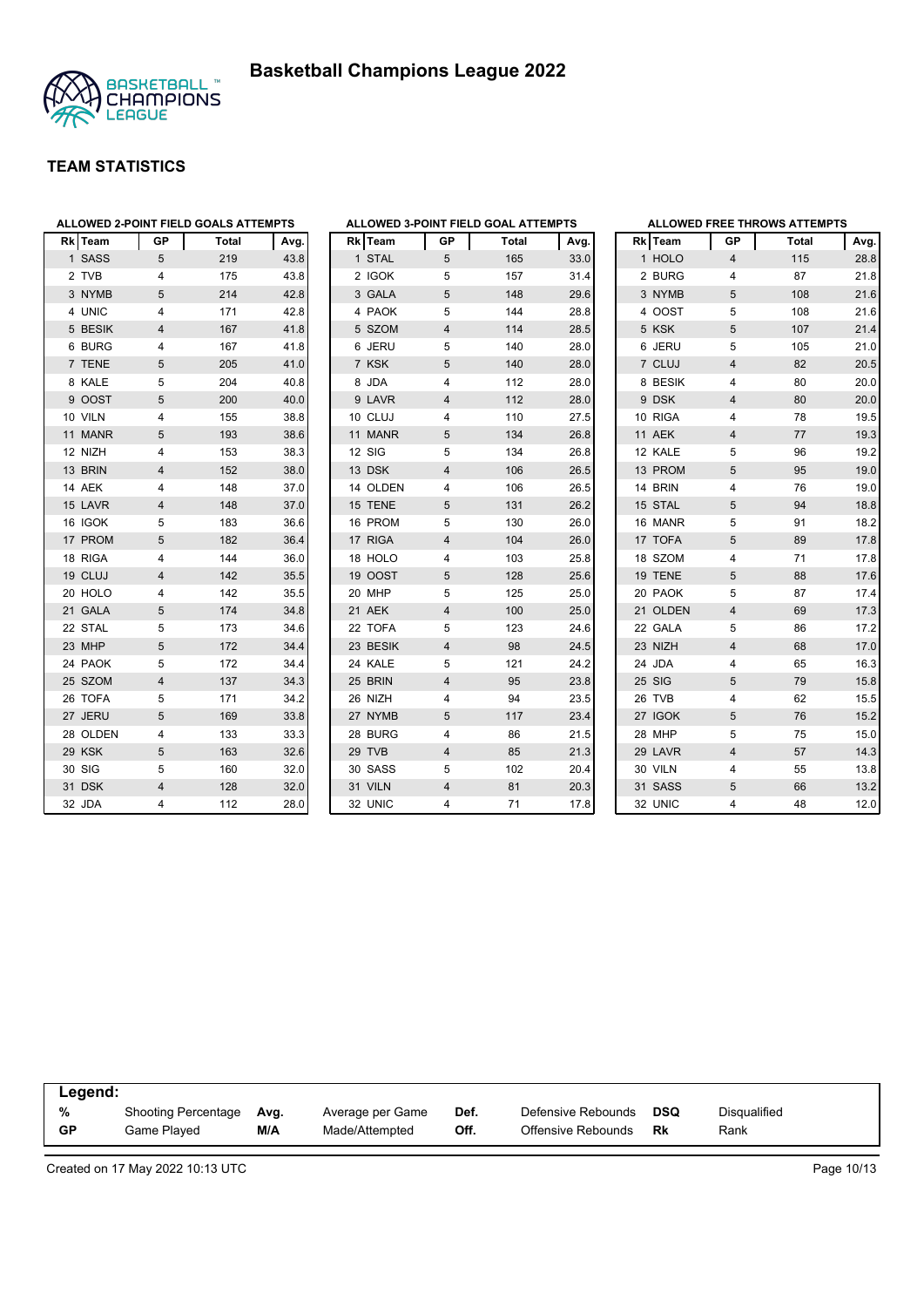



|          |                | <b>OPPONENT TOTAL FIELD GOALS %</b> |      |          |                | <b>OPPONENT 2-POINT FIELD GOALS %</b> |      |          |                | <b>OPPONENT 3-POINT FIELD GOALS %</b> |      |
|----------|----------------|-------------------------------------|------|----------|----------------|---------------------------------------|------|----------|----------------|---------------------------------------|------|
| Rk Team  | GP             | M/A                                 | %    | Rk Team  | GP             | M/A                                   | $\%$ | Rk Team  | GP             | M/A                                   | $\%$ |
| 1 MANR   | 5              | 128/327                             | 39.1 | 1 TENE   | 5              | 88/205                                | 42.9 | 1 UNIC   | $\overline{4}$ | 16/71                                 | 22.5 |
| 2 IGOK   | 5              | 134/340                             | 39.4 | 2 IGOK   | 5              | 79/183                                | 43.2 | 2 MANR   | 5              | 33/134                                | 24.6 |
| 3 TENE   | 5              | 134/336                             | 39.9 | 3 PROM   | 5              | 83/182                                | 45.6 | 3 STAL   | 5              | 42/165                                | 25.5 |
| 4 JERU   | 5              | 125/309                             | 40.5 | 4 OOST   | 5              | 95/200                                | 47.5 | 4 DSK    | 4              | 30/106                                | 28.3 |
| 5 SZOM   | 4              | 105/251                             | 41.8 | 5 PAOK   | 5              | 83/172                                | 48.3 | 5 BURG   | 4              | 25/86                                 | 29.1 |
| 6 PAOK   | 5              | 133/316                             | 42.1 | 6 BESIK  | 4              | 81/167                                | 48.5 | 6 HOLO   | 4              | 30/103                                | 29.1 |
| 7 PROM   | 5              | 132/312                             | 42.3 | 7 JERU   | 5              | 82/169                                | 48.5 | 7 SZOM   | 4              | 35/114                                | 30.7 |
| 8 BESIK  | 4              | 113/265                             | 42.6 | 8 TVB    | 4              | 85/175                                | 48.6 | 8 JERU   | 5              | 43/140                                | 30.7 |
| 9 HOLO   | 4              | 105/245                             | 42.9 | 9 KSK    | 5              | 80/163                                | 49.1 | 9 CLUJ   | $\overline{4}$ | 34/110                                | 30.9 |
| 10 CLUJ  | 4              | 109/252                             | 43.3 | 10 MANR  | 5              | 95/193                                | 49.2 | 10 LAVR  | 4              | 36/112                                | 32.1 |
| 11 OOST  | 5              | 142/328                             | 43.3 | 11 RIGA  | $\overline{4}$ | 71/144                                | 49.3 | 11 BRIN  | $\overline{4}$ | 31/95                                 | 32.6 |
| 12 STAL  | 5              | 147/338                             | 43.5 | 12 GALA  | 5              | 87/174                                | 50.0 | 12 BESIK | 4              | 32/98                                 | 32.7 |
| 13 BURG  | 4              | 111/253                             | 43.9 | 13 TOFA  | 5              | 86/171                                | 50.3 | 13 NYMB  | 5              | 40/117                                | 34.2 |
| 14 JDA   | 4              | 99/224                              | 44.2 | 14 SZOM  | 4              | 70/137                                | 51.1 | 14 VILN  | 4              | 28/81                                 | 34.6 |
| 15 LAVR  | $\overline{4}$ | 115/260                             | 44.2 | 15 NYMB  | 5              | 110/214                               | 51.4 | 15 PAOK  | 5              | 50/144                                | 34.7 |
| 16 TVB   | 4              | 116/260                             | 44.6 | 16 KALE  | 5              | 105/204                               | 51.5 | 16 JDA   | 4              | 39/112                                | 34.8 |
| 17 UNIC  | 4              | 108/242                             | 44.6 | 17 BURG  | 4              | 86/167                                | 51.5 | 17 IGOK  | 5              | 55/157                                | 35.0 |
| 18 GALA  | 5              | 144/322                             | 44.7 | 18 CLUJ  | 4              | 75/142                                | 52.8 | 18 NIZH  | 4              | 33/94                                 | 35.1 |
| 19 KSK   | 5              | 136/303                             | 44.9 | 19 HOLO  | 4              | 75/142                                | 52.8 | 19 TENE  | 5              | 46/131                                | 35.1 |
| 20 NYMB  | 5              | 150/331                             | 45.3 | 20 MHP   | 5              | 91/172                                | 52.9 | 20 SIG   | 5              | 48/134                                | 35.8 |
| 21 BRIN  | 4              | 115/247                             | 46.6 | 21 LAVR  | 4              | 79/148                                | 53.4 | 21 TVB   | $\overline{4}$ | 31/85                                 | 36.5 |
| 22 DSK   | 4              | 109/234                             | 46.6 | 22 JDA   | 4              | 60/112                                | 53.6 | 22 OOST  | 5              | 47/128                                | 36.7 |
| 23 TOFA  | 5              | 137/294                             | 46.6 | 23 UNIC  | 4              | 92/171                                | 53.8 | 23 PROM  | 5              | 49/130                                | 37.7 |
| 24 RIGA  | 4              | 116/248                             | 46.8 | 24 BRIN  | 4              | 84/152                                | 55.3 | 24 MHP   | 5              | 48/125                                | 38.4 |
| 25 MHP   | 5              | 139/297                             | 46.8 | 25 VILN  | 4              | 86/155                                | 55.5 | 25 GALA  | 5              | 57/148                                | 38.5 |
| 26 KALE  | 5              | 155/325                             | 47.7 | 26 OLDEN | 4              | 76/133                                | 57.1 | 26 AEK   | 4              | 39/100                                | 39.0 |
| 27 VILN  | 4              | 114/236                             | 48.3 | 27 AEK   | 4              | 85/148                                | 57.4 | 27 KSK   | 5              | 56/140                                | 40.0 |
| 28 SIG   | 5              | 144/294                             | 49.0 | 28 NIZH  | 4              | 88/153                                | 57.5 | 28 OLDEN | 4              | 43/106                                | 40.6 |
| 29 NIZH  | 4              | 121/247                             | 49.0 | 29 SASS  | 5              | 129/219                               | 58.9 | 29 SASS  | 5              | 42/102                                | 41.2 |
| 30 OLDEN | 4              | 119/239                             | 49.8 | 30 SIG   | 5              | 96/160                                | 60.0 | 30 KALE  | 5              | 50/121                                | 41.3 |
| 31 AEK   | $\overline{4}$ | 124/248                             | 50.0 | 31 STAL  | 5              | 105/173                               | 60.7 | 31 TOFA  | 5              | 51/123                                | 41.5 |
| 32 SASS  | 5              | 171/321                             | 53.3 | 32 DSK   | 4              | 79/128                                | 61.7 | 32 RIGA  | $\overline{4}$ | 45/104                                | 43.3 |

| Legend:   |                            |      |                  |      |                    |     |              |
|-----------|----------------------------|------|------------------|------|--------------------|-----|--------------|
| %         | <b>Shooting Percentage</b> | Avg. | Average per Game | Def. | Defensive Rebounds | DSQ | Disqualified |
| <b>GP</b> | Game Plaved                | M/A  | Made/Attempted   | Off. | Offensive Rebounds | Rk  | Rank         |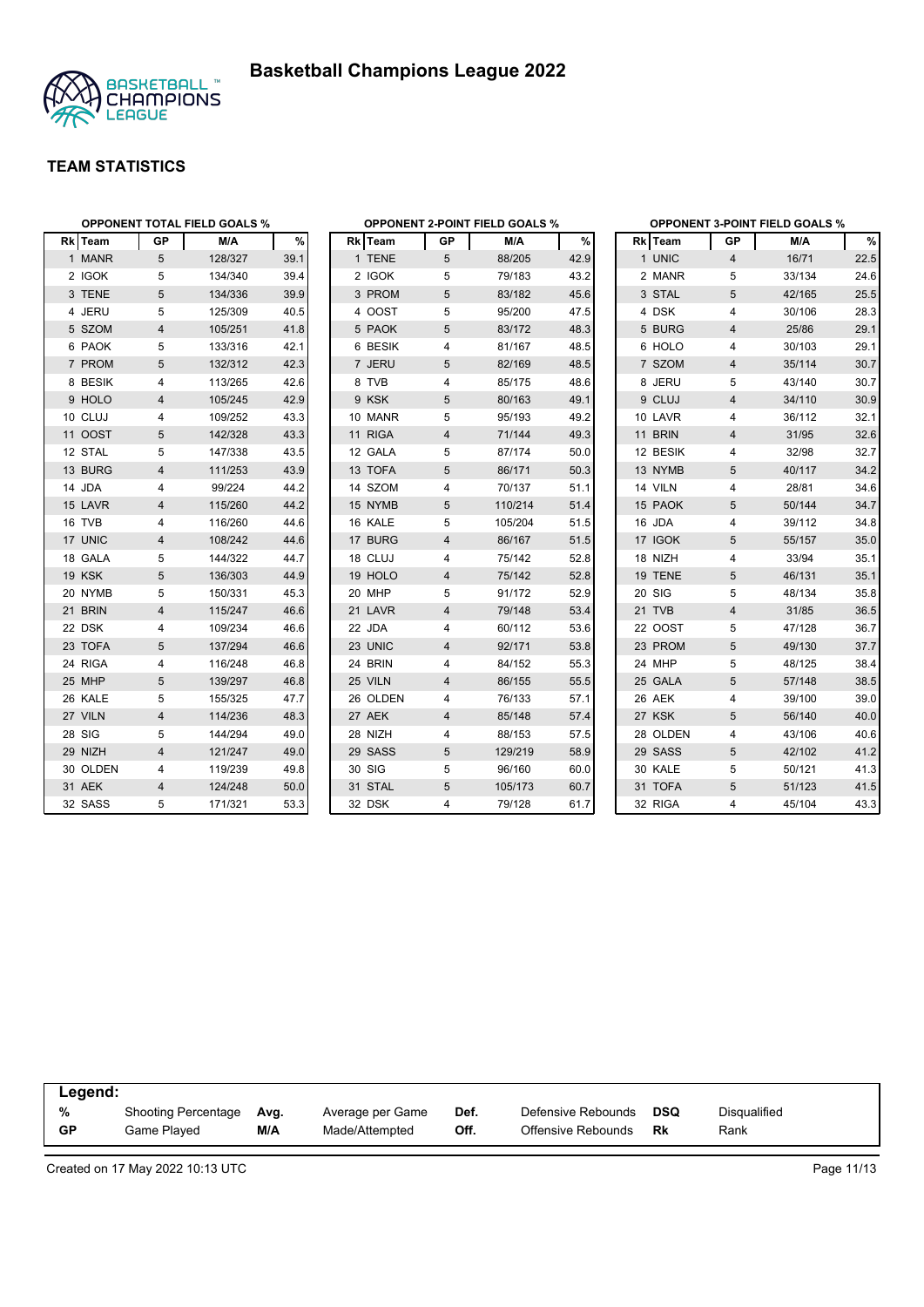



|          |                | <b>OPPONENT FREE THROWS %</b> |      |          | <b>BENCH POINTS</b> |       |      |          | <b>FAST BREAK POINTS</b> |       |      |
|----------|----------------|-------------------------------|------|----------|---------------------|-------|------|----------|--------------------------|-------|------|
| Rk Team  | <b>GP</b>      | M/A                           | $\%$ | Rk Team  | GP                  | Total | Avg. | Rk Team  | GP                       | Total | Avg. |
| 1 IGOK   | 5              | 67/76                         | 88.2 | 1 MANR   | 5                   | 202   | 40.4 | 1 GALA   | 5                        | 90    | 18.0 |
| 2 JDA    | 4              | 54/65                         | 83.1 | 2 JERU   | 5                   | 177   | 35.4 | 2 PROM   | 5                        | 81    | 16.2 |
| 3 TENE   | 5              | 73/88                         | 83.0 | 3 BURG   | 4                   | 136   | 34.0 | 3 BRIN   | $\overline{4}$           | 57    | 14.3 |
| 4 BESIK  | 4              | 66/80                         | 82.5 | 4 RIGA   | 4                   | 135   | 33.8 | 4 NYMB   | 5                        | 71    | 14.2 |
| 5 JERU   | 5              | 83/105                        | 79.0 | 5 UNIC   | 4                   | 135   | 33.8 | 5 STAL   | 5                        | 70    | 14.0 |
| 6 PAOK   | 5              | 68/87                         | 78.2 | 6 TENE   | 5                   | 165   | 33.0 | 6 TVB    | $\overline{4}$           | 56    | 14.0 |
| 7 SZOM   | 4              | 55/71                         | 77.5 | 7 KSK    | 5                   | 162   | 32.4 | 7 PAOK   | 5                        | 67    | 13.4 |
| 8 SIG    | 5              | 61/79                         | 77.2 | 8 SZOM   | 4                   | 120   | 30.0 | 8 BURG   | 4                        | 53    | 13.3 |
| 9 AEK    | 4              | 59/77                         | 76.6 | 9 KALE   | 5                   | 149   | 29.8 | 9 OLDEN  | 4                        | 50    | 12.5 |
| 10 BRIN  | 4              | 58/76                         | 76.3 | 10 DSK   | 4                   | 118   | 29.5 | 10 SASS  | 5                        | 62    | 12.4 |
| 11 BURG  | 4              | 66/87                         | 75.9 | 11 MHP   | 5                   | 146   | 29.2 | 11 BESIK | $\overline{4}$           | 48    | 12.0 |
| 12 LAVR  | 4              | 43/57                         | 75.4 | 12 OOST  | 5                   | 145   | 29.0 | 12 SZOM  | $\overline{4}$           | 47    | 11.8 |
| 13 RIGA  | $\overline{4}$ | 58/78                         | 74.4 | 13 NIZH  | 4                   | 114   | 28.5 | 13 TOFA  | 5                        | 56    | 11.2 |
| 14 TOFA  | 5              | 66/89                         | 74.2 | 14 HOLO  | 4                   | 112   | 28.0 | 14 LAVR  | 4                        | 43    | 10.8 |
| 15 KALE  | 5              | 71/96                         | 74.0 | 15 OLDEN | 4                   | 109   | 27.3 | 15 RIGA  | $\overline{4}$           | 43    | 10.8 |
| 16 OLDEN | 4              | 51/69                         | 73.9 | 16 PAOK  | 5                   | 136   | 27.2 | 16 MANR  | 5                        | 53    | 10.6 |
| 17 NIZH  | $\overline{4}$ | 50/68                         | 73.5 | 17 AEK   | 4                   | 105   | 26.3 | 17 UNIC  | $\overline{4}$           | 42    | 10.5 |
| 18 KSK   | 5              | 78/107                        | 72.9 | 18 SIG   | 5                   | 130   | 26.0 | 18 DSK   | $\overline{4}$           | 40    | 10.0 |
| 19 SASS  | 5              | 48/66                         | 72.7 | 19 BRIN  | 4                   | 102   | 25.5 | 19 IGOK  | 5                        | 48    | 9.6  |
| 20 VILN  | 4              | 40/55                         | 72.7 | 20 PROM  | 5                   | 121   | 24.2 | 20 MHP   | 5                        | 47    | 9.4  |
| 21 MANR  | 5              | 66/91                         | 72.5 | 21 IGOK  | 5                   | 120   | 24.0 | 21 OOST  | 5                        | 45    | 9.0  |
| 22 OOST  | 5              | 78/108                        | 72.2 | 22 VILN  | 4                   | 90    | 22.5 | 22 SIG   | 5                        | 45    | 9.0  |
| 23 NYMB  | 5              | 77/108                        | 71.3 | 23 JDA   | 4                   | 89    | 22.3 | 23 AEK   | $\overline{4}$           | 33    | 8.3  |
| 24 CLUJ  | 4              | 58/82                         | 70.7 | 24 TVB   | 4                   | 89    | 22.3 | 24 VILN  | 4                        | 33    | 8.3  |
| 25 MHP   | 5              | 53/75                         | 70.7 | 25 SASS  | 5                   | 110   | 22.0 | 25 CLUJ  | $\overline{4}$           | 32    | 8.0  |
| 26 HOLO  | 4              | 81/115                        | 70.4 | 26 TOFA  | 5                   | 106   | 21.2 | 26 JERU  | 5                        | 35    | 7.0  |
| 27 DSK   | $\overline{4}$ | 55/80                         | 68.8 | 27 NYMB  | 5                   | 105   | 21.0 | 27 TENE  | $\overline{5}$           | 34    | 6.8  |
| 28 UNIC  | 4              | 32/48                         | 66.7 | 28 LAVR  | 4                   | 78    | 19.5 | 28 JDA   | $\overline{4}$           | 27    | 6.8  |
| 29 STAL  | 5              | 61/94                         | 64.9 | 29 CLUJ  | 4                   | 74    | 18.5 | 29 KSK   | 5                        | 33    | 6.6  |
| 30 TVB   | 4              | 40/62                         | 64.5 | 30 GALA  | 5                   | 90    | 18.0 | 30 HOLO  | 4                        | 22    | 5.5  |
| 31 PROM  | 5              | 61/95                         | 64.2 | 31 STAL  | 5                   | 90    | 18.0 | 31 NIZH  | $\overline{4}$           | 15    | 3.8  |
| 32 GALA  | 5              | 55/86                         | 64.0 | 32 BESIK | 4                   | 59    | 14.8 | 32 KALE  | 5                        | 16    | 3.2  |

| Legend:   |                            |      |                  |      |                    |            |                     |
|-----------|----------------------------|------|------------------|------|--------------------|------------|---------------------|
| %         | <b>Shooting Percentage</b> | Avg. | Average per Game | Def. | Defensive Rebounds | <b>DSQ</b> | <b>Disqualified</b> |
| <b>GP</b> | Game Played                | M/A  | Made/Attempted   | Off. | Offensive Rebounds | Rk         | Rank                |